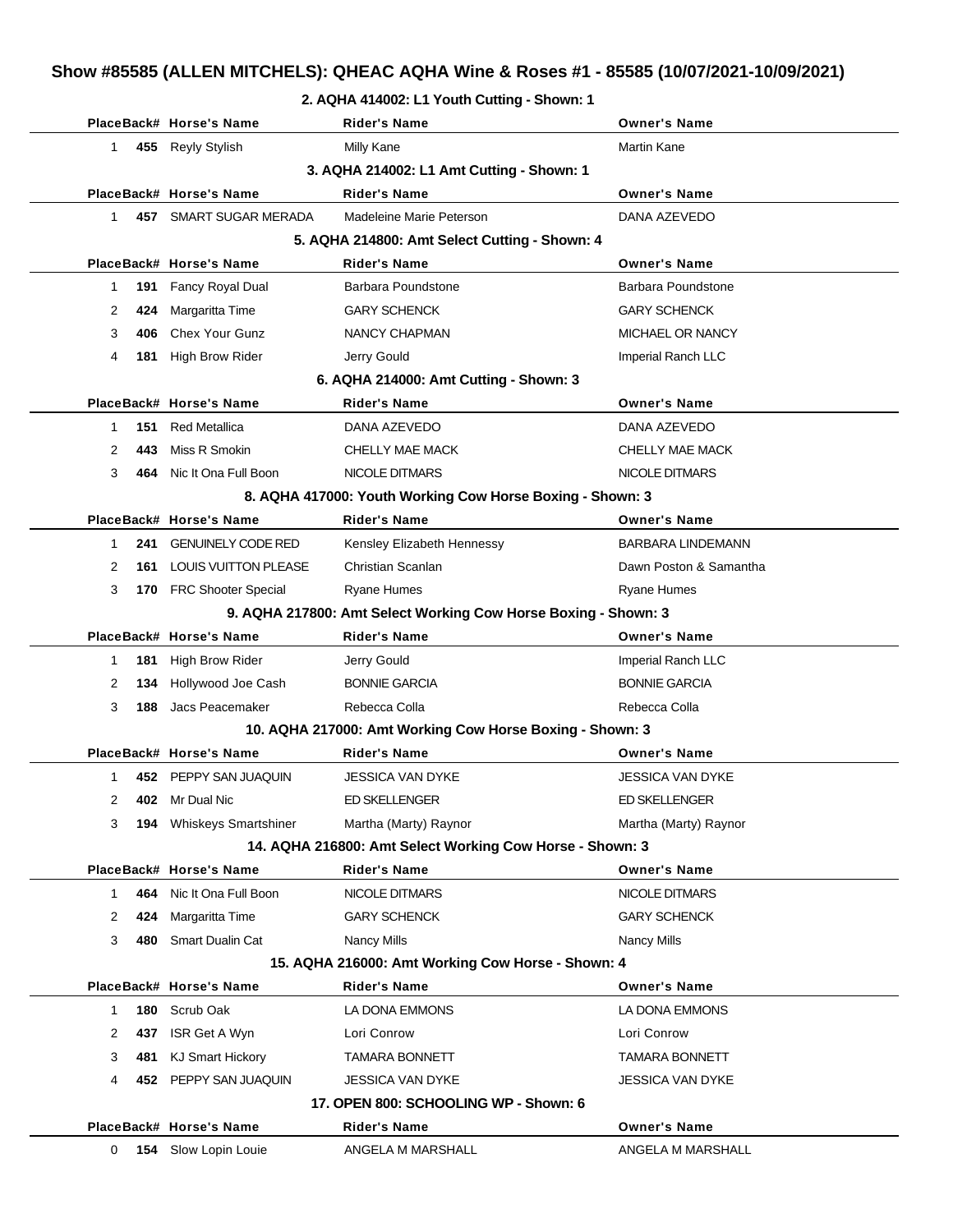|        |            |                                                  | Show #85585 (): QHEAC AQHA Wine & Roses #1 - 85585 (10/07/2021-10/09/2021) |                                       |
|--------|------------|--------------------------------------------------|----------------------------------------------------------------------------|---------------------------------------|
| 0      | 446        | Born Hot N Southern                              | Cheri M Gamette                                                            | Cheri M Gamette                       |
| 0      | 449        | Her Southern Best                                | Julia Sanderson                                                            | Julia Sanderson                       |
| 0      | 174        | Lookin Southern                                  | Whitney P Romanoff                                                         | Nicole R Waddell                      |
| 0      | 159        | <b>KRYMSUNS KOWGIRL</b>                          | <b>MELISSA ZANETTI</b>                                                     | <b>MARISA CASTELLINO</b>              |
| 0      |            | <b>193</b> RR Certain Standout                   | David Busick                                                               | Anita M Clegg                         |
|        |            |                                                  | 18. OPEN 820: QHEAC Open All Breed WP Walk/Jog - Shown: 7                  |                                       |
|        |            | PlaceBack# Horse's Name                          | Rider's Name                                                               | <b>Owner's Name</b>                   |
| 1      | 193        | <b>RR Certain Standout</b>                       | Anita M Clegg                                                              | Anita M Clegg                         |
| 2      | 446        | Born Hot N Southern                              | <b>Cheri M Gamette</b>                                                     | <b>Cheri M Gamette</b>                |
| 3      | 475        | Im Xited To B Nvited                             | <b>Alexis Miller</b>                                                       | Jason Pasquetti                       |
| 4      | 474        | RR I Told You So                                 | Jennifer Ann Pasquetti                                                     | Jennifer Ann Pasquetti                |
| 5      | 476        | Shezlopinlikeitshot                              | <b>KRISTINA CROSBY</b>                                                     | <b>KRISTINA CROSBY</b>                |
| 6      | 172        | This Candi Rocks                                 | Sidney Dingman                                                             | <b>MIKE WEAVER</b>                    |
| 7      |            | 417 Ima Secret Sensation                         | Samantha Christy                                                           | <b>SHARON SCHLAGEL</b>                |
|        |            |                                                  | 19. OPEN 821: QHEAC Open All Breed Youth WP Walk/Jog - Shown: 2            |                                       |
|        |            | PlaceBack# Horse's Name                          | <b>Rider's Name</b>                                                        | <b>Owner's Name</b>                   |
| 1      |            | 472 Rockstars Only                               | Greer Davis                                                                | <b>Abbey Davis</b>                    |
| 2      |            | 478 Jets Principle Star                          | Kennedy Grace Wright                                                       | Jarod W Wright                        |
|        |            |                                                  | 21. OPEN 822: QHEAC All Breed NONPRO WP Walk/Jog - Shown: 4                |                                       |
|        |            | PlaceBack# Horse's Name                          | <b>Rider's Name</b>                                                        | <b>Owner's Name</b>                   |
| 1      | 475        | Im Xited To B Nvited                             | <b>Alexis Miller</b>                                                       | Jason Pasquetti                       |
| 2      | 474        | RR I Told You So                                 | Jennifer Ann Pasquetti                                                     | Jennifer Ann Pasquetti                |
| 3      | 446        | Born Hot N Southern                              | <b>Cheri M Gamette</b>                                                     | <b>Cheri M Gamette</b>                |
| 4      | 417        | Ima Secret Sensation                             | Samantha Christy                                                           | <b>SHARON SCHLAGEL</b>                |
|        |            |                                                  | 22. AQHA 242102: L1 Amt Walk Trot Western Pleasure - Shown: 11             |                                       |
|        |            | PlaceBack# Horse's Name                          | <b>Rider's Name</b>                                                        | <b>Owner's Name</b>                   |
| 1      |            | 175 HP Remember Me<br><b>RR Certain Standout</b> | Alan Ritcheson                                                             | Alan Ritcheson                        |
| 2      | 193        |                                                  | Anita M Clegg                                                              | Anita M Clegg                         |
| 3      |            | 474 RR I Told You So                             | Jennifer Ann Pasquetti                                                     | Jennifer Ann Pasquetti                |
| 4      | 475        | Im Xited To B Nvited                             | Alexis Miller                                                              | Jason Pasquetti<br>KATHLEEN E LICKISS |
| 5<br>6 | 143<br>446 | Surely A Goodbar<br>Born Hot N Southern          | KATHLEEN E LICKISS<br><b>Cheri M Gamette</b>                               | <b>Cheri M Gamette</b>                |
|        | 174        | Lookin Southern                                  | Nicole R Waddell                                                           | Nicole R Waddell                      |
| 7      | 138        | <b>Radical Recall</b>                            | Lisa Shields                                                               | Lisa Shields                          |
| 8<br>9 |            | 136 OUT FOR CHOCOLATE                            | Deborah J Casaubon                                                         | Deborah J Casaubon                    |
|        |            |                                                  | 23. AQHA 142004: L1 Western Pleasure - Shown: 7                            |                                       |
|        |            | PlaceBack# Horse's Name                          | Rider's Name                                                               | <b>Owner's Name</b>                   |
| 1      |            | 442 Kruzin For A Cowgirl                         | RON MCCULLUM                                                               | Lisa Pezzi-Forrest                    |
| 2      | 156        | Lazy N Blue                                      | <b>MIKE WEAVER</b>                                                         | <b>BARBIE STANLEY</b>                 |
| 3      | 474        | RR I Told You So                                 | Jacqueline Allen-Landeene                                                  | Jennifer Ann Pasquetti                |
| 4      | 160        | VS Chocolate Coded                               | Jennifer L Wheeler                                                         | Maria Faria                           |
| 5      | 428        | Made N The USA                                   | Heather Hospenthal                                                         | Heather Hospenthal                    |
| 6      | 471        | Martinis In The Dark                             | Jarod W Wright                                                             | <b>Abbey Davis</b>                    |
| 7      |            | 143 Surely A Goodbar                             | Gabrielle D'Agostini-Lopes                                                 | KATHLEEN E LICKISS                    |
|        |            |                                                  | 24. AQHA 142100: Junior Western Pleasure - Shown: 3                        |                                       |
|        |            | PlaceBack# Horse's Name                          | Rider's Name                                                               | <b>Owner's Name</b>                   |
|        |            |                                                  |                                                                            |                                       |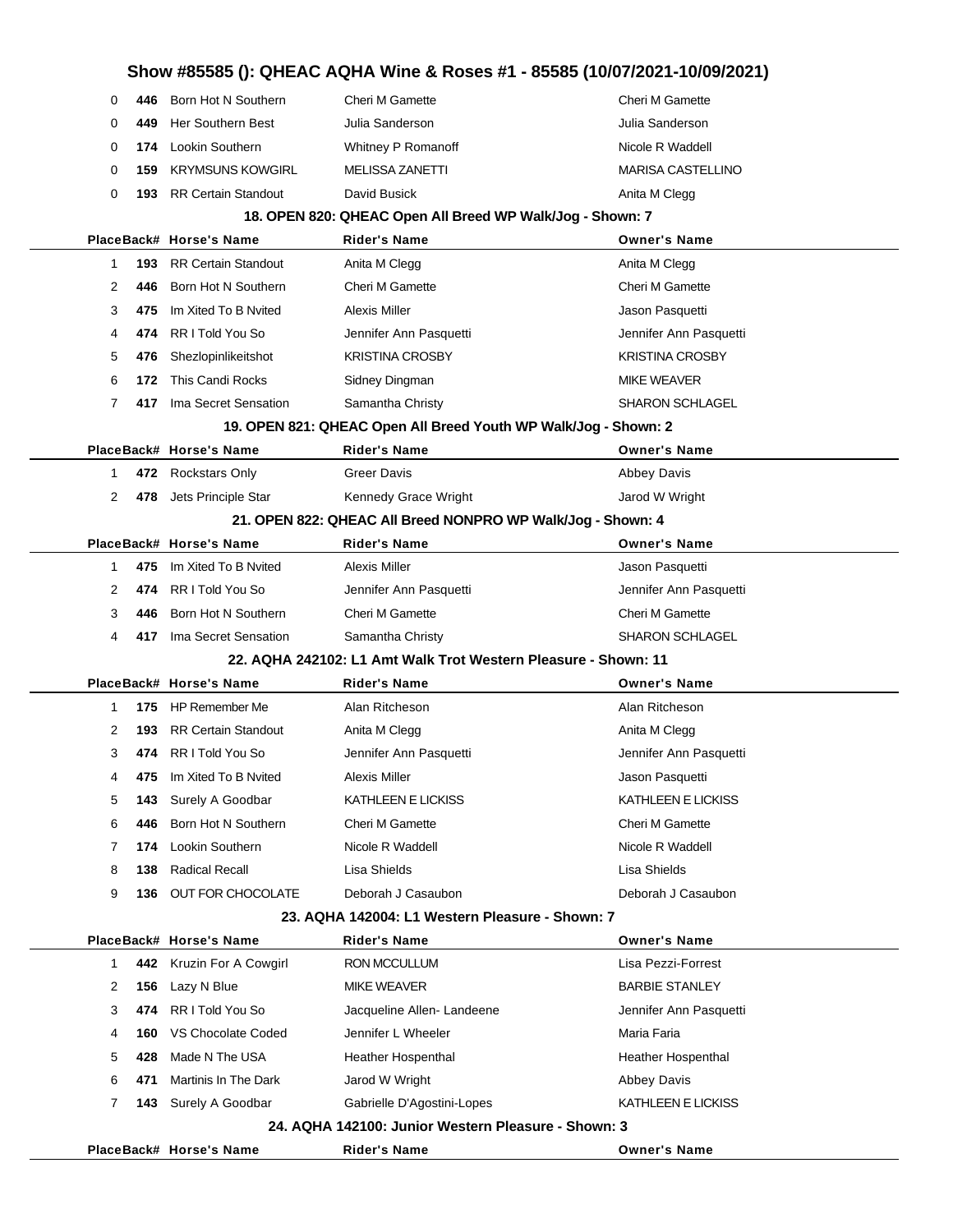| 1            |     | 160 VS Chocolate Coded   | Jennifer L Wheeler                                           | Maria Faria              |
|--------------|-----|--------------------------|--------------------------------------------------------------|--------------------------|
| 2            | 174 | Lookin Southern          | Whitney P Romanoff                                           | Nicole R Waddell         |
| 3            | 197 | Lovin U For Certain      | Gabrielle D'Agostini-Lopes                                   | Candy Bava               |
|              |     |                          | 25. AQHA 442002: L1 Youth Western Pleasure - Shown: 5        |                          |
|              |     | PlaceBack# Horse's Name  | <b>Rider's Name</b>                                          | <b>Owner's Name</b>      |
| 1            | 478 | Jets Principle Star      | <b>Weston Santoro</b>                                        | Jarod W Wright           |
| 2            | 469 | Zippin On Goodlove       | Paytyn C Stinnett                                            | Paytyn C Stinnett        |
| 3            | 471 | Martinis In The Dark     | <b>Delaney Davis</b>                                         | <b>Abbey Davis</b>       |
| 4            | 425 | Mister Red Dee Hobby     | <b>Tawny Perez</b>                                           | <b>Tawny Perez</b>       |
| 5            | 470 | <b>Certified Lazy</b>    | Maggie Taylor                                                | Maggie Taylor            |
|              |     |                          | 26. AQHA 242002: L1 Amt Western Pleasure - Shown: 9          |                          |
|              |     | PlaceBack# Horse's Name  | Rider's Name                                                 | <b>Owner's Name</b>      |
| $\mathbf{1}$ | 428 | Made N The USA           | Heather Hospenthal                                           | Heather Hospenthal       |
| 2            | 154 | Slow Lopin Louie         | ANGELA M MARSHALL                                            | ANGELA M MARSHALL        |
| 3            | 148 | Its Ben A Pleasure       | SAUNCIE QUILLIN                                              | SAUNCIE QUILLIN          |
| 4            | 476 | Shezlopinlikeitshot      | <b>KRISTINA CROSBY</b>                                       | <b>KRISTINA CROSBY</b>   |
| 5            | 146 | Pdf Righteous In Red     | Sue Love                                                     | Sue Love                 |
| 6            | 140 | <b>RL Sweet On Blue</b>  | Jessica Hawkins                                              | Jessica Hawkins          |
| 7            | 442 | Kruzin For A Cowgirl     | Lisa Pezzi-Forrest                                           | Lisa Pezzi-Forrest       |
| 8            | 169 | JAX R BETTER TO OPEN     | <b>JANICE WHITAKER</b>                                       | <b>JANICE B WHITAKER</b> |
| 9            | 152 | HEZ GOLD N GOOD          | Lori Comini                                                  | <b>JUDY ROBINSON</b>     |
|              |     |                          | 27. AQHA 442000: Youth Western Pleasure - Shown: 4           |                          |
|              |     | PlaceBack# Horse's Name  | <b>Rider's Name</b>                                          | <b>Owner's Name</b>      |
| 1            | 478 | Jets Principle Star      | <b>Weston Santoro</b>                                        | Jarod W Wright           |
| 2            | 471 | Martinis In The Dark     | <b>Delaney Davis</b>                                         | <b>Abbey Davis</b>       |
| 3            | 469 | Zippin On Goodlove       | Paytyn C Stinnett                                            | Paytyn C Stinnett        |
| 4            | 470 | Certified Lazy           | Maggie Taylor                                                | Maggie Taylor            |
|              |     |                          | 28. AQHA 142200: Senior Western Pleasure - Shown: 4          |                          |
|              |     | PlaceBack# Horse's Name  | Rider's Name                                                 | <b>Owner's Name</b>      |
| 1            | 159 | <b>KRYMSUNS KOWGIRL</b>  | <b>MELISSA ZANETTI</b>                                       | <b>MARISA CASTELLINO</b> |
| 2            | 154 | Slow Lopin Louie         | David Busick                                                 | ANGELA M MARSHALL        |
| 3            | 411 | <b>HP Heza Dream</b>     | Justin Wheeler                                               | Chayo Frappied           |
| 4            |     | 407 SHESA TEAM PLAYER    | Gabrielle D'Agostini-Lopes                                   | <b>JEAN WESTERN</b>      |
|              |     |                          | 30. AQHA 242000: Amt Western Pleasure - Shown: 4             |                          |
|              |     | PlaceBack# Horse's Name  | <b>Rider's Name</b>                                          | <b>Owner's Name</b>      |
| $\mathbf 1$  |     | 411 HP Heza Dream        | Chayo Frappied                                               | Chayo Frappied           |
| 2            | 159 | <b>KRYMSUNS KOWGIRL</b>  | <b>MARISA CASTELLINO</b>                                     | <b>MARISA CASTELLINO</b> |
| 3            | 197 | Lovin U For Certain      | Candy D Bava                                                 | Candy Bava               |
| 4            | 137 | Flat Otto Money          | <b>TAYLOR LAUREN DEPPEN</b>                                  | <b>TAYLOR DEPPEN</b>     |
|              |     |                          | 31. OPEN 823: QHEAC Youth All Breed HMS Walk/Jog - Shown: 1  |                          |
|              |     | PlaceBack# Horse's Name  | Rider's Name                                                 | <b>Owner's Name</b>      |
| 1.           |     | 472 Rockstars Only       | <b>Greer Davis</b>                                           | <b>Abbey Davis</b>       |
|              |     |                          | 32. OPEN 824: QHEAC All Breed NONPRO HMS Walk/Jog - Shown: 1 |                          |
|              |     | PlaceBack# Horse's Name  | <b>Rider's Name</b>                                          | <b>Owner's Name</b>      |
| $\mathbf{1}$ |     | 417 Ima Secret Sensation | Samantha Christy                                             | <b>SHARON SCHLAGEL</b>   |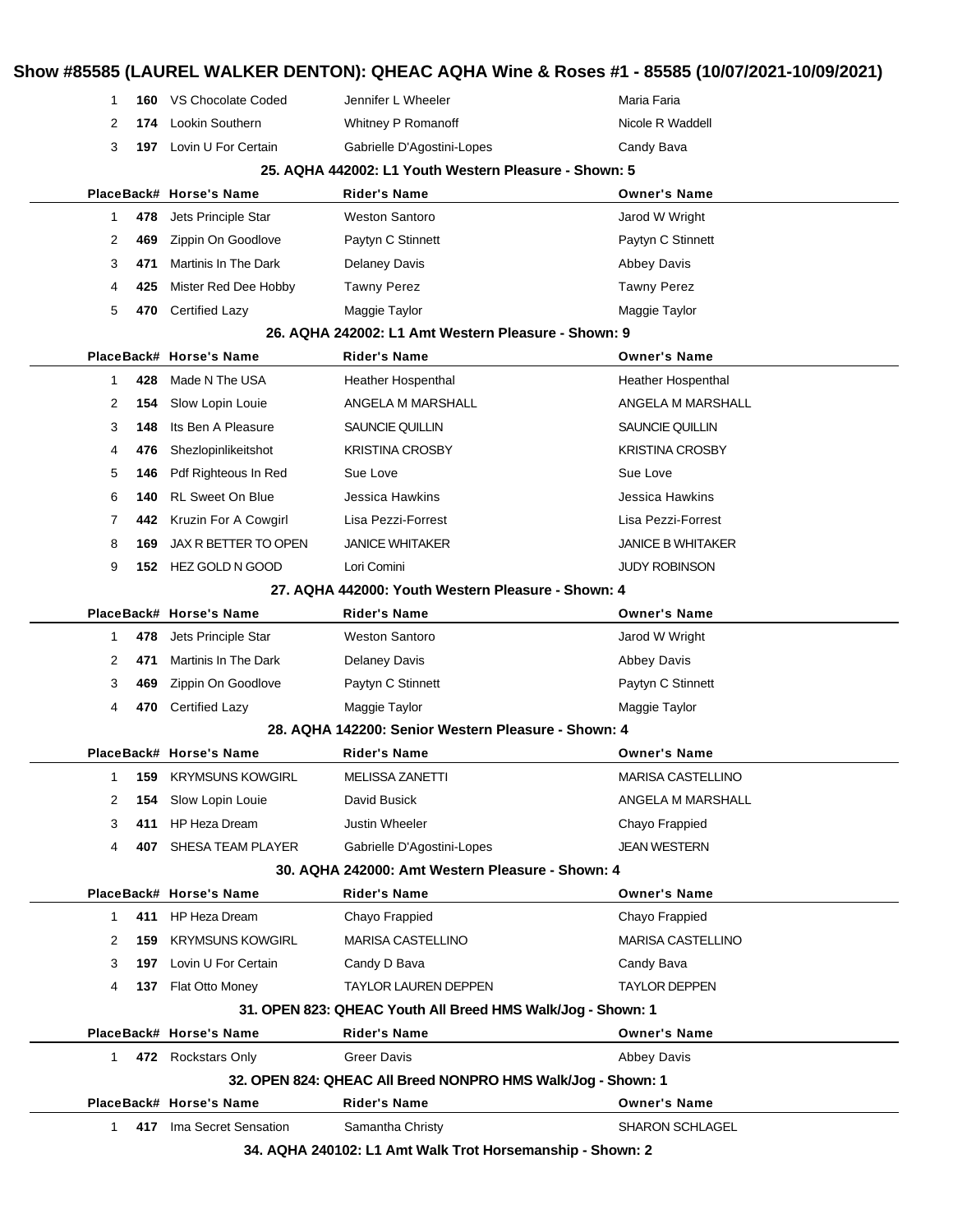|             |      | PlaceBack# Horse's Name     | <b>Rider's Name</b>                                       | <b>Owner's Name</b>      |
|-------------|------|-----------------------------|-----------------------------------------------------------|--------------------------|
| 1           | 136. | OUT FOR CHOCOLATE           | Deborah J Casaubon                                        | Deborah J Casaubon       |
| 2           | 446  | Born Hot N Southern         | <b>Cheri M Gamette</b>                                    | <b>Cheri M Gamette</b>   |
|             |      |                             | 35. AQHA 440002: L1 Youth Western Horsemanship - Shown: 5 |                          |
|             |      | PlaceBack# Horse's Name     | <b>Rider's Name</b>                                       | <b>Owner's Name</b>      |
| 1           | 471  | Martinis In The Dark        | <b>Delaney Davis</b>                                      | <b>Abbey Davis</b>       |
| 2           | 135  | CHOICES IN THE DARK         | Shane Beaumier                                            | <b>HILARY AND ELLEN</b>  |
| 3           | 425  | Mister Red Dee Hobby        | <b>Tawny Perez</b>                                        | <b>Tawny Perez</b>       |
| 4           | 469  | Zippin On Goodlove          | Paytyn C Stinnett                                         | Paytyn C Stinnett        |
| 5           |      | 470 Certified Lazy          | Maggie Taylor                                             | Maggie Taylor            |
|             |      |                             | 36. AQHA 240002: L1 Amt Western Horsemanship - Shown: 7   |                          |
|             |      | PlaceBack# Horse's Name     | <b>Rider's Name</b>                                       | <b>Owner's Name</b>      |
| 1           | 154  | Slow Lopin Louie            | ANGELA M MARSHALL                                         | ANGELA M MARSHALL        |
| 2           | 408  | <b>Big City Nites</b>       | <b>GRACE KOTSCH</b>                                       | <b>GRACE KOTSCH</b>      |
| 3           | 411  | <b>HP Heza Dream</b>        | Chayo Frappied                                            | Chayo Frappied           |
| 4           | 175  | <b>HP Remember Me</b>       | Alan Ritcheson                                            | Alan Ritcheson           |
| 5           | 421  | <b>IMA BIG IMPULSE</b>      | <b>LAURA KELLEJIAN</b>                                    | <b>LAURA KELLEJIAN</b>   |
| 6           | 148  | Its Ben A Pleasure          | <b>SAUNCIE QUILLIN</b>                                    | SAUNCIE QUILLIN          |
| 7           | 169  | JAX R BETTER TO OPEN        | <b>JANICE WHITAKER</b>                                    | <b>JANICE B WHITAKER</b> |
|             |      |                             | 37. AQHA 440000: Youth Western Horsemanship - Shown: 1    |                          |
|             |      | PlaceBack# Horse's Name     | <b>Rider's Name</b>                                       | <b>Owner's Name</b>      |
| $\mathbf 1$ |      | 447 Hoo Dat Sleepin         | Kaylee Heron                                              | Shawn And Staci Cupps    |
|             |      |                             | 39. AQHA 240000: Amt Western Horsemanship - Shown: 3      |                          |
|             |      | PlaceBack# Horse's Name     | <b>Rider's Name</b>                                       | <b>Owner's Name</b>      |
| 1.          |      | 175 HP Remember Me          | Alan Ritcheson                                            | Alan Ritcheson           |
|             |      |                             | 40. AQHA 136004: L1 Western Riding - Shown: 3             |                          |
|             |      | PlaceBack# Horse's Name     | <b>Rider's Name</b>                                       | <b>Owner's Name</b>      |
| 1.          |      | <b>159 KRYMSUNS KOWGIRL</b> | <b>MELISSA ZANETTI</b>                                    | <b>MARISA CASTELLINO</b> |
| 2           |      | 137 Flat Otto Money         | <b>TAYLOR LAUREN DEPPEN</b>                               | <b>TAYLOR DEPPEN</b>     |
|             |      |                             | 42. AQHA 236002: L1 Amt Western Riding - Shown: 2         |                          |
|             |      | PlaceBack# Horse's Name     | <b>Rider's Name</b>                                       | <b>Owner's Name</b>      |
| $\mathbf 1$ |      | 173 Good Zip                | Nicole R Waddell                                          | Nicole R Waddell         |
|             |      |                             | 46. AQHA 236000: Amt Western Riding - Shown: 2            |                          |
|             |      | PlaceBack# Horse's Name     | <b>Rider's Name</b>                                       | <b>Owner's Name</b>      |
| 1           |      | 173 Good Zip                | Nicole R Waddell                                          | Nicole R Waddell         |
| 2           |      | 137 Flat Otto Money         | TAYLOR LAUREN DEPPEN                                      | <b>TAYLOR DEPPEN</b>     |
|             |      |                             | 48. AQHA 110909: Ranch Trail - Shown: 9                   |                          |
|             |      | PlaceBack# Horse's Name     | <b>Rider's Name</b>                                       | <b>Owner's Name</b>      |
| 1           | 418  | <b>STARLIGHT PEPTO</b>      | CYNTHIA CANTLEBERRY                                       | CYNTHIA CANTLEBERRY      |
| 2           |      | 426 CD Blue Halle           | SARAH CLIFFORD                                            | <b>BARBARA LINDEMANN</b> |
| 3           | 430  | Caucha Spin N               | <b>MELISSA ZANETTI</b>                                    | Michelle Ingram          |
| 4           | 405  | Ruf Ya Up                   | <b>MELISSA ZANETTI</b>                                    | <b>GINA MAEKAWA</b>      |
| 5           | 284  | <b>DS CD Boomtime</b>       | MELISSA ZANETTI                                           | Nicole Raelynn Matthews  |
| 6           | 142  | <b>Metallic Smart Kat</b>   | Justin Wheeler                                            | Jake Cagle               |
| 7           | 158  | <b>Gunners Pearlshine</b>   | <b>MELISSA ZANETTI</b>                                    | Ryan Saldana             |
|             |      |                             |                                                           |                          |
| 8           |      | 145 Cee My Foolish Tangy    | SARAH CLIFFORD                                            | NANCY W CARREL           |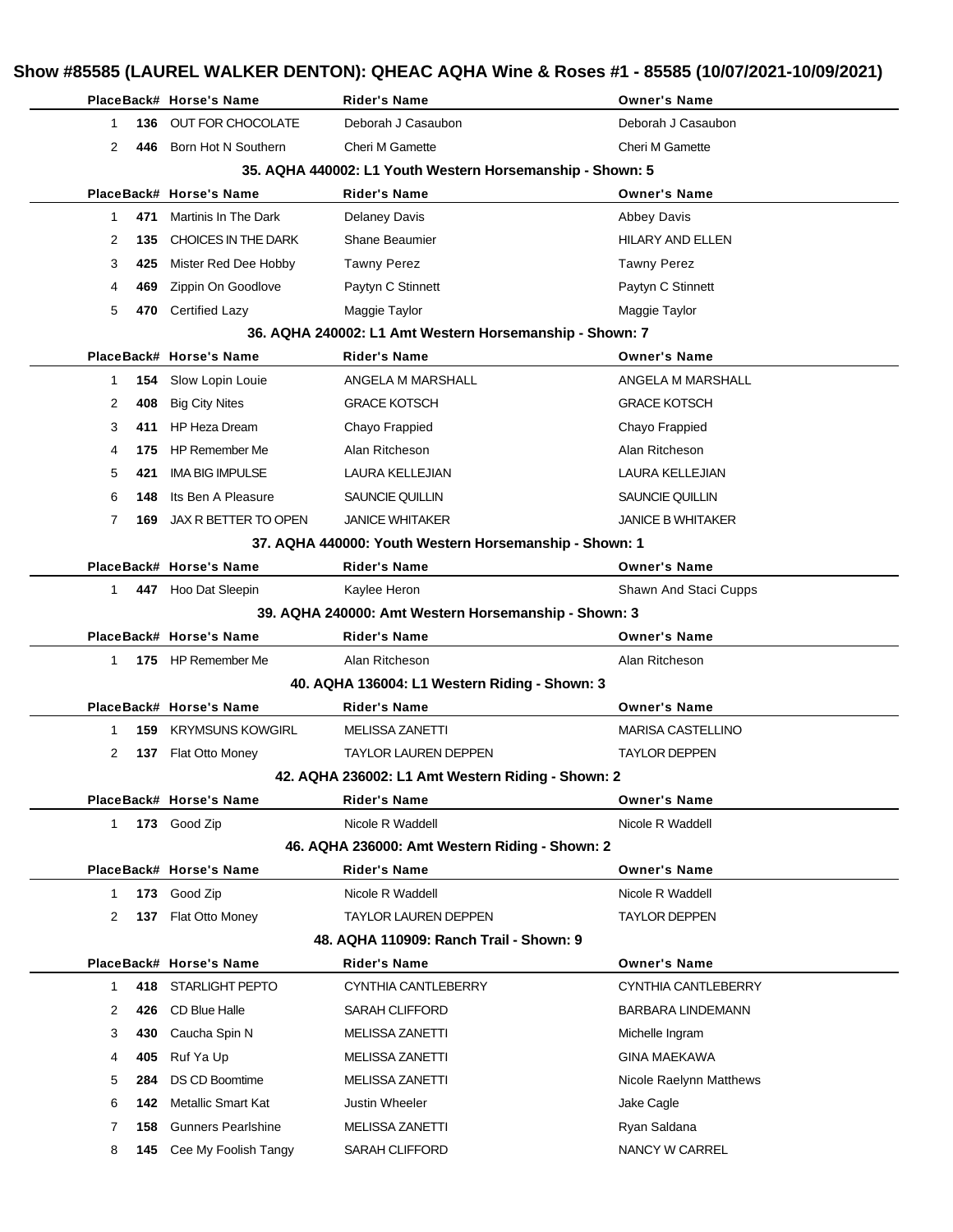# **Show #85585 (LAUREL WALKER DENTON): QHEAC AQHA Wine & Roses #1 - 85585 (10/07/2021-10/09/2021)**

9 **467** Yolo Jersey LIZ REMPHREY Sara Curtis

|              |     |                                                      | 49. AQHA 210909: Amateur Ranch Trail - Shown: 13            |                              |
|--------------|-----|------------------------------------------------------|-------------------------------------------------------------|------------------------------|
|              |     | PlaceBack# Horse's Name                              | <b>Rider's Name</b>                                         | <b>Owner's Name</b>          |
| $\mathbf{1}$ | 165 | Chex Wish                                            | <b>MIKE BARRINGTON</b>                                      | <b>KIM BARRINGTON</b>        |
| 2            | 441 | Meradas Cash Cat                                     | Stephanie Panziera                                          | Stephanie Panziera           |
| 3            | 166 | <b>RED VELVET ROOSTER</b>                            | <b>KIM BARRINGTON</b>                                       | <b>KIM BARRINGTON</b>        |
| 4            | 405 | Ruf Ya Up                                            | <b>GINA MAEKAWA</b>                                         | <b>GINA MAEKAWA</b>          |
| 5            | 444 | Spooky Gunner                                        | <b>CAROL KURTZ</b>                                          | <b>CAROL KURTZ</b>           |
| 6            | 157 | Winamillion                                          | Karen Holcomb                                               | Karen Holcomb                |
| 7            | 432 | <b>BOOM BOX DANCER</b>                               | KIMBAL GRIFFITH                                             | <b>KIMBAL GRIFFITH</b>       |
| 8            | 139 | Sanjo Lights                                         | <b>JENNIFER HARDEN</b>                                      | <b>JENNIFER HARDEN</b>       |
| 9            | 418 | <b>STARLIGHT PEPTO</b>                               | Denise K Williamson                                         | CYNTHIA CANTLEBERRY          |
|              |     |                                                      | 50. AQHA 410909: Youth Ranch Trail - Shown: 6               |                              |
|              |     | PlaceBack# Horse's Name                              | <b>Rider's Name</b>                                         | <b>Owner's Name</b>          |
| $\mathbf{1}$ | 158 | <b>Gunners Pearlshine</b>                            | Ryan Saldana                                                | Ryan Saldana                 |
| 2            | 161 | <b>LOUIS VUITTON PLEASE</b>                          | Christian Scanlan                                           | Dawn Poston & Samantha       |
| 3            | 284 | <b>DS CD Boomtime</b>                                | Nicole Raelynn Matthews                                     | Nicole Raelynn Matthews      |
| 4            | 144 | Wimpys Winenshine                                    | Elizabeth Flaum                                             | May And Elizabeth Flaum      |
| 5            | 426 | CD Blue Halle                                        | Kensley Elizabeth Hennessy                                  | <b>BARBARA LINDEMANN</b>     |
| 6            | 241 | <b>GENUINELY CODE RED</b>                            | Kensley Elizabeth Hennessy                                  | <b>BARBARA LINDEMANN</b>     |
|              |     |                                                      | 52. AQHA 103200: Two Yr Old Stallions - Shown: 1            |                              |
|              |     | PlaceBack# Horse's Name                              | <b>Rider's Name</b>                                         | <b>Owner's Name</b>          |
| $\mathbf{1}$ |     | 413 Victorious Touchdown                             | ALEX LOPEZ                                                  | TOM AND/OR CHERI GAYTON      |
|              |     | 57. AQHA 203200: Amt Two Yr Old Stallions - Shown: 1 |                                                             |                              |
|              |     | PlaceBack# Horse's Name                              | <b>Rider's Name</b>                                         | <b>Owner's Name</b>          |
| $\mathbf{1}$ |     | 413 Victorious Touchdown                             | <b>CHERI GAYTON</b>                                         | TOM AND/OR CHERI GAYTON      |
|              |     |                                                      | 61. AQHA 107400: Yearling Geldings - Shown: 1               |                              |
|              |     | PlaceBack# Horse's Name                              | <b>Rider's Name</b>                                         | <b>Owner's Name</b>          |
| 1            | 497 | Hesa Secret Kid                                      | <b>DALE TINGLE</b>                                          | <b>SANDY BALLARD</b>         |
|              |     |                                                      | 63. AQHA 107600: Three Yr Old Geldings - Shown: 1           |                              |
|              |     | PlaceBack# Horse's Name                              | <b>Rider's Name</b>                                         | <b>Owner's Name</b>          |
| 1            |     | 496 You Bet Hes Smart                                | <b>DALE TINGLE</b>                                          | <b>SANDY BALLARD</b>         |
|              |     |                                                      | 69. AQHA 207700: Amt Aged Geldings - Shown: 1               |                              |
|              |     | PlaceBack# Horse's Name                              | <b>Rider's Name</b>                                         | <b>Owner's Name</b>          |
| $\mathbf{1}$ |     | 137 Flat Otto Money                                  | <b>TAYLOR LAUREN DEPPEN</b>                                 | <b>TAYLOR DEPPEN</b>         |
|              |     |                                                      | 70. AQHA 277000: Amt Performance Halter Geldings - Shown: 2 |                              |
|              |     | PlaceBack# Horse's Name                              | <b>Rider's Name</b>                                         | <b>Owner's Name</b>          |
| 1            | 484 | <b>Zippin Willy</b>                                  | Tammy Ashbaugh                                              | Tammy Ashbaugh               |
| 2            |     | 152 HEZ GOLD N GOOD                                  | Lori Comini                                                 | <b>JUDY ROBINSON</b>         |
|              |     |                                                      | 74. AQHA 407700: Youth Aged Geldings - Shown: 3             |                              |
|              |     | PlaceBack# Horse's Name                              | <b>Rider's Name</b>                                         | <b>Owner's Name</b>          |
| 1            | 471 | Martinis In The Dark                                 | <b>Delaney Davis</b>                                        | <b>Abbey Davis</b>           |
| 2            | 470 | <b>Certified Lazy</b>                                | Maggie Taylor                                               | Maggie Taylor                |
|              |     |                                                      | 76. AQHA 105400: Yearling Mares - Shown: 1                  |                              |
|              |     | PlaceBack# Horse's Name                              | <b>Rider's Name</b>                                         | <b>Owner's Name</b>          |
| 1.           |     | 422 FR Meet Me In Rome                               | <b>KATHY RAUCH</b>                                          | <b>JIM &amp; KATHY RAUCH</b> |
|              |     |                                                      |                                                             |                              |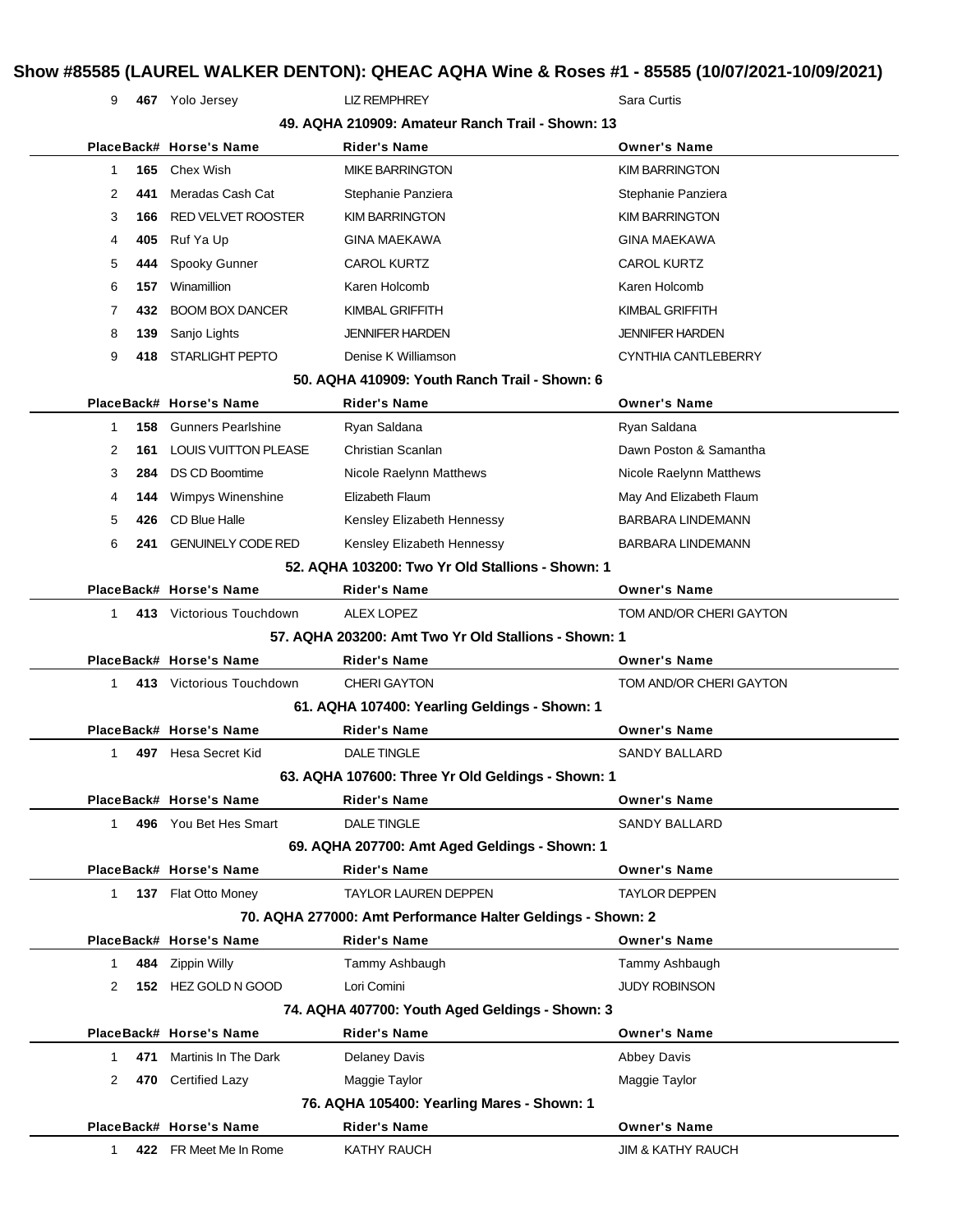|              |     |                            | 77. AU HA 105500: I WO TT OIG Mares - Shown: 1             |                              |
|--------------|-----|----------------------------|------------------------------------------------------------|------------------------------|
|              |     | PlaceBack# Horse's Name    | <b>Rider's Name</b>                                        | <b>Owner's Name</b>          |
| $\mathbf{1}$ |     | 414 Ledgendary Lady        | <b>ALEX LOPEZ</b>                                          | TOM AND/OR CHERI GAYTON      |
|              |     |                            | 79. AQHA 105700: Aged Mares - Shown: 1                     |                              |
|              |     | PlaceBack# Horse's Name    | <b>Rider's Name</b>                                        | <b>Owner's Name</b>          |
| $\mathbf{1}$ |     | 107 HR TEXAS ANGEL         | <b>SANDY BALLARD</b>                                       | <b>SANDY BALLARD</b>         |
|              |     |                            | 80. AQHA 175000: Performance Halter Mares - Shown: 2       |                              |
|              |     | PlaceBack# Horse's Name    | <b>Rider's Name</b>                                        | <b>Owner's Name</b>          |
| 1            |     | 405 Ruf Ya Up              | <b>MELISSA ZANETTI</b>                                     | <b>GINA MAEKAWA</b>          |
| 2            |     | 163 Only Rave Reviews      | Mary Pacheco                                               | <b>MARY PACHECO</b>          |
|              |     |                            | 81. AQHA 205400: Amt Yearling Mares - Shown: 1             |                              |
|              |     | PlaceBack# Horse's Name    | <b>Rider's Name</b>                                        | <b>Owner's Name</b>          |
| $\mathbf 1$  |     | 422 FR Meet Me In Rome     | <b>KATHY RAUCH</b>                                         | <b>JIM &amp; KATHY RAUCH</b> |
|              |     |                            | 82. AQHA 205500: Amt Two Yr Old Mares - Shown: 1           |                              |
|              |     | PlaceBack# Horse's Name    | <b>Rider's Name</b>                                        | <b>Owner's Name</b>          |
| 1            |     | 414 Ledgendary Lady        | Hunter Kenney                                              | TOM AND/OR CHERI GAYTON      |
|              |     |                            | 84. AQHA 205700: Amt Aged Mares - Shown: 1                 |                              |
|              |     | PlaceBack# Horse's Name    | <b>Rider's Name</b>                                        | <b>Owner's Name</b>          |
| 1            |     | 107 HR TEXAS ANGEL         | <b>SANDY BALLARD</b>                                       | <b>SANDY BALLARD</b>         |
|              |     |                            | 85. AQHA 275000: Amt Performance Halter Mares - Shown: 2   |                              |
|              |     | PlaceBack# Horse's Name    | <b>Rider's Name</b>                                        | <b>Owner's Name</b>          |
| $\mathbf{1}$ |     | 405 Ruf Ya Up              | <b>GINA MAEKAWA</b>                                        | <b>GINA MAEKAWA</b>          |
| 2            |     | 136 OUT FOR CHOCOLATE      | Deborah J Casaubon                                         | Deborah J Casaubon           |
|              |     |                            | 89. AQHA 405700: Youth Aged Mares - Shown: 1               |                              |
|              |     | PlaceBack# Horse's Name    | <b>Rider's Name</b>                                        | <b>Owner's Name</b>          |
| $\mathbf{1}$ |     | 469 Zippin On Goodlove     | Paytyn C Stinnett                                          | Paytyn C Stinnett            |
|              |     |                            | 90. AQHA 475000: Youth Performance Halter Mares - Shown: 1 |                              |
|              |     | PlaceBack# Horse's Name    | <b>Rider's Name</b>                                        | <b>Owner's Name</b>          |
| $\mathbf 1$  |     | 136 OUT FOR CHOCOLATE      | Shane Beaumier                                             | Deborah J Casaubon           |
|              |     |                            | 92. AQHA 412002: L1 Youth Showmanship at Halter - Shown: 3 |                              |
|              |     | PlaceBack# Horse's Name    | <b>Rider's Name</b>                                        | Owner's Name                 |
| 1            | 135 | CHOICES IN THE DARK        | <b>Shane Beaumier</b>                                      | HILARY AND ELLEN             |
| 2            | 470 | <b>Certified Lazy</b>      | Maggie Taylor                                              | Maggie Taylor                |
| 3            | 469 | Zippin On Goodlove         | Paytyn C Stinnett                                          | Paytyn C Stinnett            |
|              |     |                            | 94. OPEN 826: QHEAC Amateur All Breed SMS - Shown: 1       |                              |
|              |     | PlaceBack# Horse's Name    | <b>Rider's Name</b>                                        | <b>Owner's Name</b>          |
| $\mathbf{1}$ |     | 486 ASSET SUBSIDY          | Elizabeth Dominguez                                        | Whitney P Romanoff           |
|              |     |                            | 95. AQHA 212002: L1 Amt Showmanship at Halter - Shown: 7   |                              |
|              |     | PlaceBack# Horse's Name    | Rider's Name                                               | <b>Owner's Name</b>          |
| $\mathbf{1}$ | 486 | <b>ASSET SUBSIDY</b>       | Elizabeth Dominguez                                        | Whitney P Romanoff           |
| 2            | 135 | CHOICES IN THE DARK        | Deborah J Casaubon                                         | HILARY AND ELLEN             |
| 3            | 463 | <b>HOT HEARTS ABLAZING</b> | <b>LANA DEPPEN</b>                                         | <b>TAYLOR LAUREN DEPPEN</b>  |
| 4            | 193 | <b>RR Certain Standout</b> | Anita M Clegg                                              | Anita M Clegg                |
| 5            | 175 | <b>HP Remember Me</b>      | Alan Ritcheson                                             | Alan Ritcheson               |
| 6            | 446 | Born Hot N Southern        | Cheri M Gamette                                            | Cheri M Gamette              |

7 **152** HEZ GOLD N GOOD Lori Comini JUDY ROBINSON

# **77. AQHA 105500: Two Yr Old Mares - Shown: 1**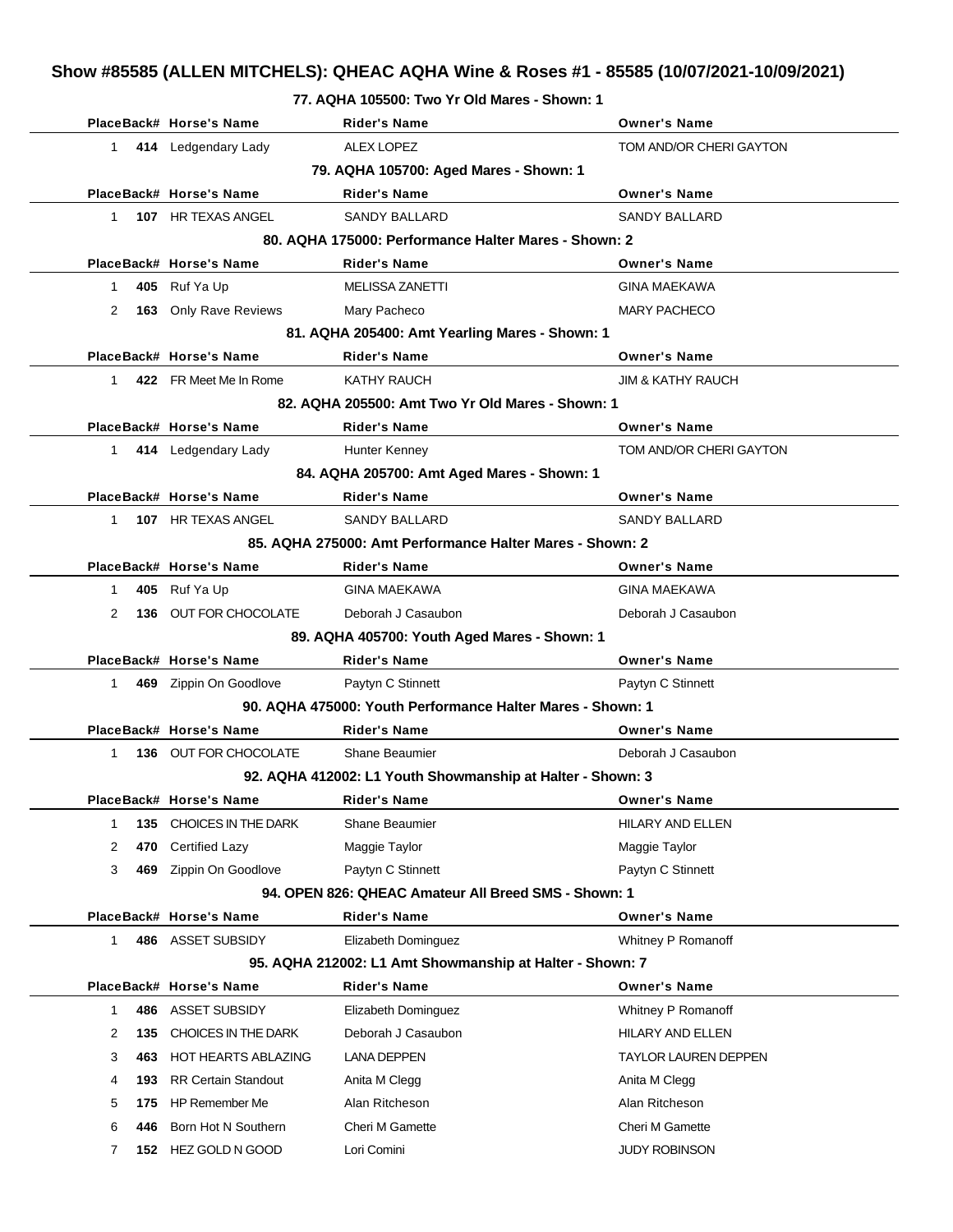**97. AQHA 212000: Amt Showmanship at Halter - Shown: 3**

|              | PlaceBack# Horse's Name        | Rider's Name                                                     | <b>Owner's Name</b>      |
|--------------|--------------------------------|------------------------------------------------------------------|--------------------------|
| 1            | 137 Flat Otto Money            | <b>TAYLOR LAUREN DEPPEN</b>                                      | <b>TAYLOR DEPPEN</b>     |
| 2<br>193     | <b>RR Certain Standout</b>     | Anita M Clegg                                                    | Anita M Clegg            |
| 3            | 175 HP Remember Me             | Alan Ritcheson                                                   | Alan Ritcheson           |
|              |                                | 98. OPEN 832: QHEAC Youth Trail Walk/Trot - Shown: 1             |                          |
|              | PlaceBack# Horse's Name        | <b>Rider's Name</b>                                              | <b>Owner's Name</b>      |
| 1            | 472 Rockstars Only             | <b>Greer Davis</b>                                               | <b>Abbey Davis</b>       |
|              |                                | 99. AQHA 438102: L1 Youth Walk Trot Trail - Shown: 1             |                          |
|              | PlaceBack# Horse's Name        | Rider's Name                                                     | <b>Owner's Name</b>      |
| $\mathbf{1}$ | 470 Certified Lazy             | Maggie Taylor                                                    | Maggie Taylor            |
|              |                                | 100. OPEN 833: QHEAC All Breed NONPRO Trail Walk/Trot - Shown: 5 |                          |
|              | PlaceBack# Horse's Name        | <b>Rider's Name</b>                                              | <b>Owner's Name</b>      |
| 1            | 192 Assign Of True Love        | Linda Sherman                                                    | Linda Sherman            |
| 2<br>193     | <b>RR Certain Standout</b>     | Anita M Clegg                                                    | Anita M Clegg            |
| 3<br>175     | <b>HP Remember Me</b>          | Alan Ritcheson                                                   | Alan Ritcheson           |
| 486<br>4     | ASSET SUBSIDY                  | Elizabeth Dominguez                                              | Whitney P Romanoff       |
| 5            | 143 Surely A Goodbar           | KATHLEEN E LICKISS                                               | KATHLEEN E LICKISS       |
|              |                                | 101. AQHA 238102: L1 Amt Walk Trot Trail - Shown: 4              |                          |
|              | PlaceBack# Horse's Name        | Rider's Name                                                     | <b>Owner's Name</b>      |
| 1            | 175 HP Remember Me             | Alan Ritcheson                                                   | Alan Ritcheson           |
| 2<br>136     | OUT FOR CHOCOLATE              | Deborah J Casaubon                                               | Deborah J Casaubon       |
| 3<br>193     | <b>RR Certain Standout</b>     | Anita M Clegg                                                    | Anita M Clegg            |
| 4            | <b>138</b> Radical Recall      | Lisa Shields                                                     | Lisa Shields             |
|              |                                | 102. OPEN 834: QHEAC Open All Breed Trail W/T - Shown: 3         |                          |
|              | PlaceBack# Horse's Name        | <b>Rider's Name</b>                                              | <b>Owner's Name</b>      |
| 1            | <b>193</b> RR Certain Standout | Anita M Clegg                                                    | Anita M Clegg            |
| 2<br>486     | ASSET SUBSIDY                  | Elizabeth Dominguez                                              | Whitney P Romanoff       |
| 3            | 196 Hussh Money                | Candy D Bava                                                     | Candy Bava               |
|              |                                | 103. AQHA 138004: L1 Trail - Shown: 10                           |                          |
|              | PlaceBack# Horse's Name        | Rider's Name                                                     | <b>Owner's Name</b>      |
| 477<br>1     | Rocking Hot                    | Trisha K Wright                                                  | Trisha K Wright          |
| 2<br>449     | <b>Her Southern Best</b>       | Gabrielle D'Agostini-Lopes                                       | Julia Sanderson          |
| 3<br>148     | Its Ben A Pleasure             | David Busick                                                     | SAUNCIE QUILLIN          |
| 487<br>4     | The Good Ride                  | David Busick                                                     | Tabitha Hansen           |
| 5<br>143     | Surely A Goodbar               | Gabrielle D'Agostini-Lopes                                       | KATHLEEN E LICKISS       |
| 6<br>433     | Hotter Than Krymsun            | <b>MIKE WEAVER</b>                                               | <b>RENAY FORTENBERRY</b> |
| 7<br>192     | Assign Of True Love            | Linda Sherman                                                    | Linda Sherman            |
| 8<br>160     | VS Chocolate Coded             | Jennifer L Wheeler                                               | Maria Faria              |
| 9            | 412 One Hot Nite               | Justin Wheeler                                                   | STEFANIE WICKHAM         |
|              |                                | 104. AQHA 438002: L1 Youth Trail - Shown: 2                      |                          |
|              | PlaceBack# Horse's Name        | <b>Rider's Name</b>                                              | <b>Owner's Name</b>      |
| 469<br>1     | Zippin On Goodlove             | Paytyn C Stinnett                                                | Paytyn C Stinnett        |
| 2<br>471     | Martinis In The Dark           | <b>Delaney Davis</b>                                             | <b>Abbey Davis</b>       |
|              |                                | 105. AQHA 238002: L1 Amt Trail - Shown: 5                        |                          |
|              | PlaceBack# Horse's Name        | <b>Rider's Name</b>                                              | <b>Owner's Name</b>      |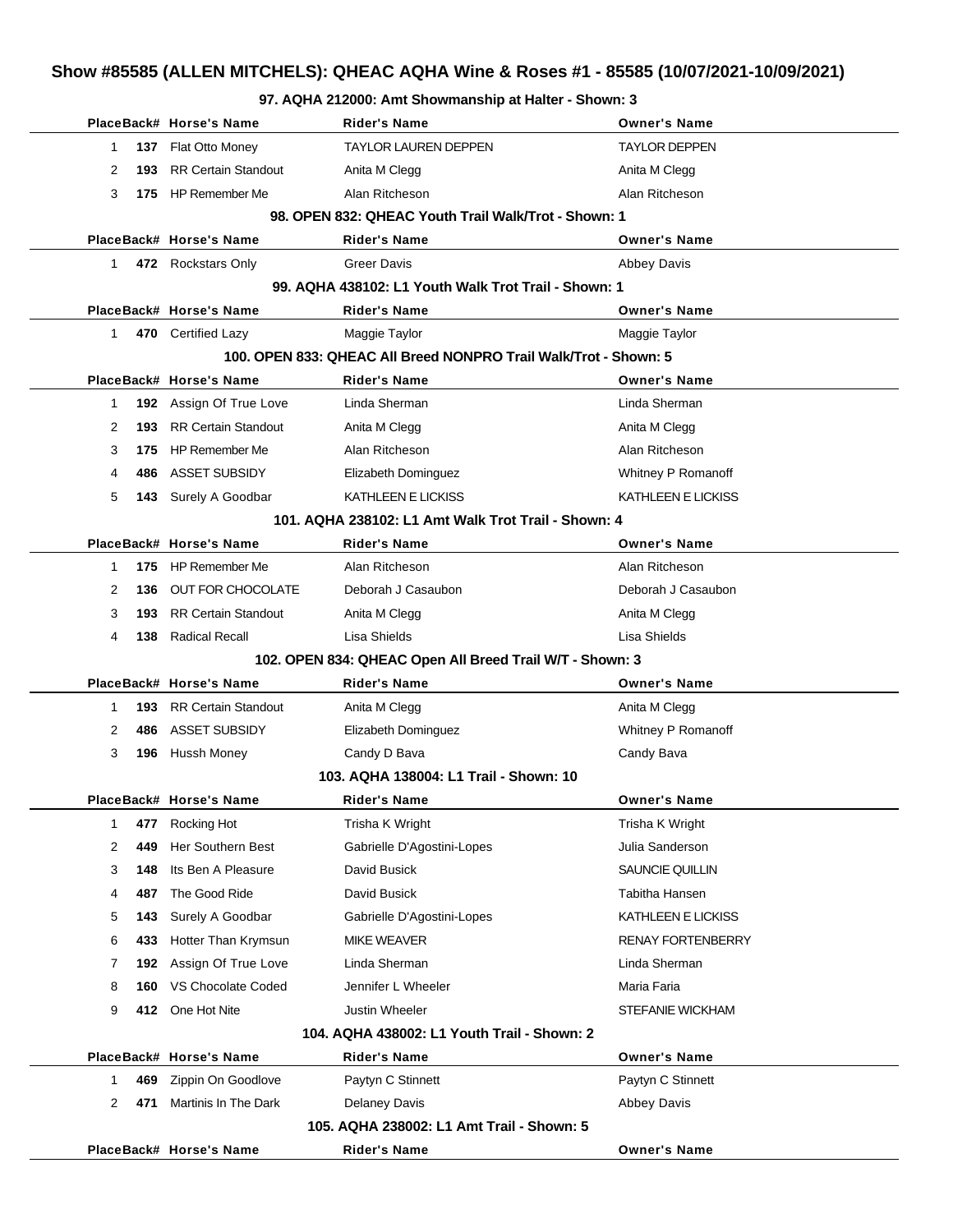| 1            | Slow Lopin Louie<br>154      | ANGELA M MARSHALL                                                 | ANGELA M MARSHALL      |  |
|--------------|------------------------------|-------------------------------------------------------------------|------------------------|--|
| 2<br>421     | <b>IMA BIG IMPULSE</b>       | LAURA KELLEJIAN                                                   | LAURA KELLEJIAN        |  |
| 3            | <b>ASSET SUBSIDY</b><br>486  | Elizabeth Dominguez                                               | Whitney P Romanoff     |  |
| OP14         | <b>153 LOPIN ILLUSION</b>    | DONNA IMPEY                                                       | DONNA IMPEY            |  |
|              |                              | 106. AQHA 438000: Youth Trail - Shown: 2                          |                        |  |
|              | PlaceBack# Horse's Name      | Rider's Name                                                      | <b>Owner's Name</b>    |  |
| 1            | 469<br>Zippin On Goodlove    | Paytyn C Stinnett                                                 | Paytyn C Stinnett      |  |
| 2<br>471     | Martinis In The Dark         | <b>Delaney Davis</b>                                              | <b>Abbey Davis</b>     |  |
|              |                              | 107. AQHA 138100: Junior Trail - Shown: 3                         |                        |  |
|              | PlaceBack# Horse's Name      | Rider's Name                                                      | <b>Owner's Name</b>    |  |
| 1            | 477 Rocking Hot              | Trisha K Wright                                                   | Trisha K Wright        |  |
| 2<br>196     | <b>Hussh Money</b>           | David Busick                                                      | Candy Bava             |  |
| 3            | 143<br>Surely A Goodbar      | Gabrielle D'Agostini-Lopes                                        | KATHLEEN E LICKISS     |  |
|              |                              | 109. AQHA 238000: Amt Trail - Shown: 7                            |                        |  |
|              | PlaceBack# Horse's Name      | <b>Rider's Name</b>                                               | <b>Owner's Name</b>    |  |
| 1            | <b>LOPIN ILLUSION</b><br>153 | DONNA IMPEY                                                       | <b>DONNA IMPEY</b>     |  |
| 2<br>196     | Hussh Money                  | Candy D Bava                                                      | Candy Bava             |  |
| 3            | Slow Lopin Louie<br>154      | ANGELA M MARSHALL                                                 | ANGELA M MARSHALL      |  |
| 4            | 192 Assign Of True Love      | Linda Sherman                                                     | Linda Sherman          |  |
| 5            | <b>SPICEY CHIP</b><br>222    | KARMA SWANSON                                                     | LYNN RAMSEY            |  |
| 6            | Flat Otto Money<br>137       | TAYLOR LAUREN DEPPEN                                              | TAYLOR DEPPEN          |  |
|              |                              | 110. AQHA 138200: Senior Trail - Shown: 5                         |                        |  |
|              | PlaceBack# Horse's Name      | <b>Rider's Name</b>                                               | <b>Owner's Name</b>    |  |
| 1            | 411<br><b>HP Heza Dream</b>  | <b>Justin Wheeler</b>                                             | Chayo Frappied         |  |
| 2<br>488     | Only Zips Invited            | <b>CHERYL BUSICK</b>                                              | Barbara Lynn Klarich   |  |
| 3            | Slow Lopin Louie<br>154      | David Busick                                                      | ANGELA M MARSHALL      |  |
| 4<br>136     | OUT FOR CHOCOLATE            | <b>MIKE WEAVER</b>                                                | Deborah J Casaubon     |  |
| 5            | Am I A Badge<br>466          | Jarod W Wright                                                    | Jarod W Wright         |  |
|              |                              | 112. OPEN 827: QHEAC Open All Breed HUS W/T - Shown: 2            |                        |  |
|              | PlaceBack# Horse's Name      | Rider's Name                                                      | Owner's Name           |  |
| 1            | Notice My Ryde<br>473        | Jacqueline Allen-Landeene                                         | Karen Otto             |  |
| 2            | 474 RR I Told You So         | Jennifer Ann Pasquetti                                            | Jennifer Ann Pasquetti |  |
|              |                              | 113. OPEN 828: QHEAC Youth HUS All Breed Walk/Trot - Shown: 3     |                        |  |
|              | PlaceBack# Horse's Name      | <b>Rider's Name</b>                                               | <b>Owner's Name</b>    |  |
| 1            | 133 LAZY IN MY LEVIS         | Kayla E Larkin                                                    | Kayla E Larkin         |  |
| 2            | 472 Rockstars Only           | <b>Greer Davis</b>                                                | <b>Abbey Davis</b>     |  |
| 3            | 478 Jets Principle Star      | Kennedy Grace Wright                                              | Jarod W Wright         |  |
|              |                              | 114. OPEN 829: QHEAC AII Breed NONPRO HUS W/T - Shown: 1          |                        |  |
|              | PlaceBack# Horse's Name      | <b>Rider's Name</b>                                               | <b>Owner's Name</b>    |  |
| $\mathbf 1$  | 474 RR I Told You So         | Jennifer Ann Pasquetti                                            | Jennifer Ann Pasquetti |  |
|              |                              | 116. AQHA 244102: L1 Amt Walk Trot Hunter Under Saddle - Shown: 1 |                        |  |
|              | PlaceBack# Horse's Name      | <b>Rider's Name</b>                                               | <b>Owner's Name</b>    |  |
| $\mathbf{1}$ | 474 RR I Told You So         | Jennifer Ann Pasquetti                                            | Jennifer Ann Pasquetti |  |
|              |                              | 117. AQHA 144004: L1 Hunter Under Saddle - Shown: 6               |                        |  |
|              | PlaceBack# Horse's Name      | <b>Rider's Name</b>                                               | <b>Owner's Name</b>    |  |
| $\mathbf 1$  | 447 Hoo Dat Sleepin          | Jennifer L Wheeler                                                | Shawn And Staci Cupps  |  |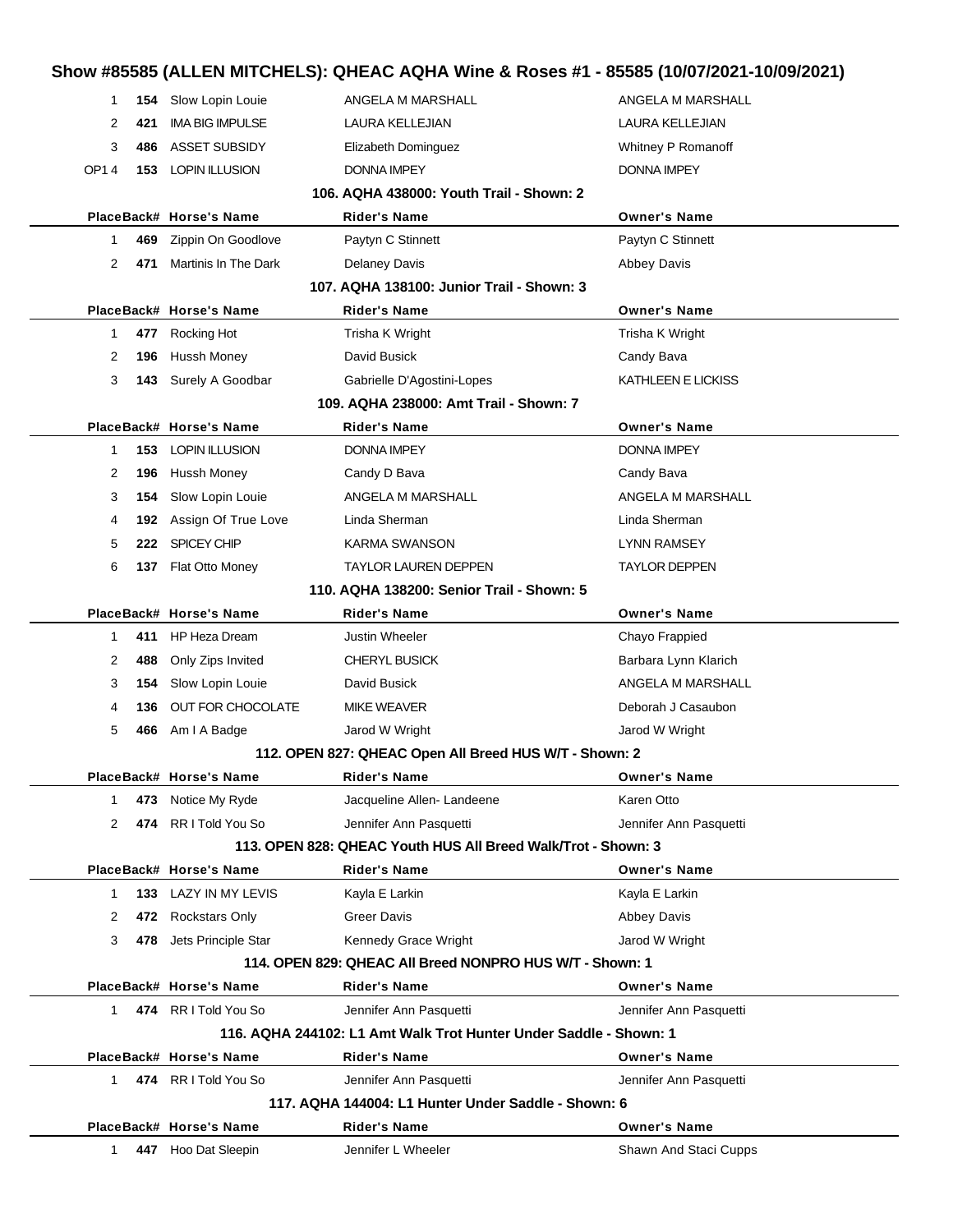| 2           |     | 473 Notice My Ryde      | Jacqueline Allen-Landeene                                     | Karen Otto              |
|-------------|-----|-------------------------|---------------------------------------------------------------|-------------------------|
| 3           | 133 | LAZY IN MY LEVIS        | Kayla E Larkin                                                | Kayla E Larkin          |
| 4           | 484 | Zippin Willy            | Tammy Ashbaugh                                                | Tammy Ashbaugh          |
| 5           | 175 | <b>HP Remember Me</b>   | Whitney P Romanoff                                            | Alan Ritcheson          |
| 6           | 146 | Pdf Righteous In Red    | Sue Love                                                      | Sue Love                |
|             |     |                         | 118. AQHA 444002: L1 Youth Hunter Under Saddle - Shown: 5     |                         |
|             |     | PlaceBack# Horse's Name | Rider's Name                                                  | <b>Owner's Name</b>     |
| 1           |     | 447 Hoo Dat Sleepin     | Kaylee Heron                                                  | Shawn And Staci Cupps   |
| 2           | 133 | LAZY IN MY LEVIS        | Kayla E Larkin                                                | Kayla E Larkin          |
| 3           |     | 470 Certified Lazy      | Maggie Taylor                                                 | Maggie Taylor           |
| 4           | 471 | Martinis In The Dark    | Delaney Davis                                                 | <b>Abbey Davis</b>      |
| 5           | 469 | Zippin On Goodlove      | Paytyn C Stinnett                                             | Paytyn C Stinnett       |
|             |     |                         | 121. AQHA 444000: Youth Hunter Under Saddle - Shown: 3        |                         |
|             |     | PlaceBack# Horse's Name | <b>Rider's Name</b>                                           | <b>Owner's Name</b>     |
| 1           |     | 133 LAZY IN MY LEVIS    | Kayla E Larkin                                                | Kayla E Larkin          |
| 2           | 447 | Hoo Dat Sleepin         | Kaylee Heron                                                  | Shawn And Staci Cupps   |
| 3           | 471 | Martinis In The Dark    | <b>Delaney Davis</b>                                          | <b>Abbey Davis</b>      |
|             |     |                         | 125. OPEN 830: QHEAC Youth All Breed HSE Walk/Trot - Shown: 1 |                         |
|             |     | PlaceBack# Horse's Name | Rider's Name                                                  | <b>Owner's Name</b>     |
| 1           |     | 472 Rockstars Only      | <b>Greer Davis</b>                                            | <b>Abbey Davis</b>      |
|             |     |                         | 129. AQHA 452002: L1 Youth Hunt Seat Equitation - Shown: 4    |                         |
|             |     | PlaceBack# Horse's Name | <b>Rider's Name</b>                                           | <b>Owner's Name</b>     |
| 1           |     | 470 Certified Lazy      | Maggie Taylor                                                 | Maggie Taylor           |
| 2           | 471 | Martinis In The Dark    | <b>Delaney Davis</b>                                          | <b>Abbey Davis</b>      |
| 3           | 447 | Hoo Dat Sleepin         | Kaylee Heron                                                  | Shawn And Staci Cupps   |
| 4           | 469 | Zippin On Goodlove      | Paytyn C Stinnett                                             | Paytyn C Stinnett       |
|             |     |                         | 131. AQHA 452000: Youth Hunt Seat Equitation - Shown: 2       |                         |
|             |     | PlaceBack# Horse's Name | Rider's Name                                                  | <b>Owner's Name</b>     |
| 1           |     | 447 Hoo Dat Sleepin     | Kaylee Heron                                                  | Shawn And Staci Cupps   |
|             |     |                         | 136, OPEN 6012: OHEAC NON-PRO REINING ALL BREED - Shown: 4    |                         |
|             |     | PlaceBack# Horse's Name | Rider's Name                                                  | <b>Owner's Name</b>     |
| $\mathbf 1$ |     | 180 Scrub Oak           | LA DONA EMMONS                                                | LA DONA EMMONS          |
| 2           |     | 176 SJR Golden Girl     | TONY C DIAZ                                                   | DEBBIE E DIAZ           |
| 3           |     | 182 Katys On Tour       | Amanda Potter                                                 | Amanda Potter           |
| 4           |     | 465 My Skill Your Luck  | William Coburn III                                            | William Coburn III      |
|             |     |                         | 137. AQHA 234002: L1 Amt Reining - Shown: 6                   |                         |
|             |     | PlaceBack# Horse's Name | <b>Rider's Name</b>                                           | <b>Owner's Name</b>     |
| 1           |     | 452 PEPPY SAN JUAQUIN   | JESSICA VAN DYKE                                              | <b>JESSICA VAN DYKE</b> |
| 2           |     | 167 Jeanie S            | KATHY CREASEY                                                 | KATHY CREASEY           |
| 3           |     | 283 SM Custom Play Chic | Regina Needham                                                | Regina Needham          |
| 4           |     | 403 A Smooth Pepto      | Nancy Mohr                                                    | Nancy Mohr              |
|             |     |                         | 139. AQHA 134100: Junior Reining - Shown: 7                   |                         |
|             |     | PlaceBack# Horse's Name | Rider's Name                                                  | <b>Owner's Name</b>     |
| $\mathbf 1$ | 489 | Sugar Baby              | <b>ERIC LAPORTE</b>                                           | Meghan Meyerdick        |
| 2           |     | 481 KJ Smart Hickory    | TAMARA BONNETT                                                | <b>TAMARA BONNETT</b>   |
| 3           | 490 | <b>Baby Bells</b>       | <b>ERIC LAPORTE</b>                                           | Michell Kimball         |
|             |     |                         |                                                               |                         |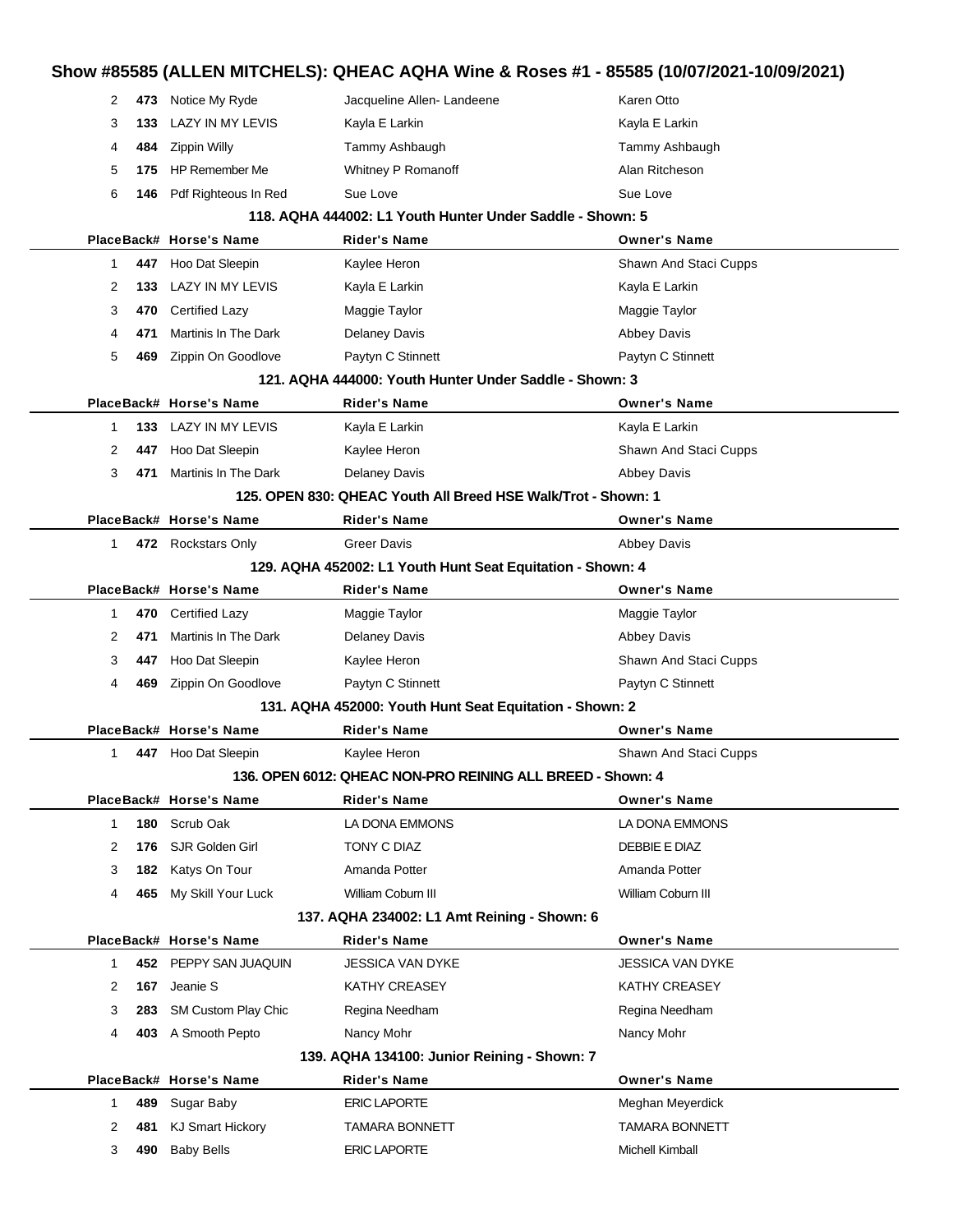# **Show #85585 (LAUREL WALKER DENTON): QHEAC AQHA Wine & Roses #1 - 85585 (10/07/2021-10/09/2021) 415** Shiners Tuff Chic SARAH KENNEDY LANA CORLESS **465** My Skill Your Luck William Coburn III William Coburn III **140. AQHA 234800: Amt Select Reining - Shown: 9 PlaceBack# Horse's Name Rider's Name Owner's Name 480** Smart Dualin Cat **Nancy Mills** Nancy Mills Nancy Mills **424** Margaritta Time **GARY SCHENCK** GARY SCHENCK **406** Chex Your Gunz **NANCY CHAPMAN** MICHAEL OR NANCY **176** SJR Golden Girl DEBBIE E DIAZ DEBBIE E DIAZ **134** Hollywood Joe Cash BONNIE GARCIA BONNIE GARCIA **141. AQHA 234000: Amt Reining - Shown: 4 PlaceBack# Horse's Name Rider's Name Owner's Name 187** SHINED WRIGHT CORIE D BROCK CORRIE BROCK **452** PEPPY SAN JUAQUIN JESSICA VAN DYKE JESSICA VAN DYKE **465** My Skill Your Luck William Coburn III William Coburn III **142. OPEN 6013: QHEAC REINING OPEN ALL BREED/AGE - Shown: 8 PlaceBack# Horse's Name Rider's Name Owner's Name 187** SHINED WRIGHT **CORIE D BROCK** CORPORTED BROOK **489** Sugar Baby **ERIC LAPORTE** Meghan Meyerdick **492** Maddox ERIC LAPORTE **143. AQHA 134200: Senior Reining - Shown: 5 PlaceBack# Horse's Name Rider's Name Owner's Name 185** SJR Metallic Beau RON EMMONS JILL PIERRE **404** Topsails Guru **CON EMMONS CON** EMMONS **CONSIDENT CON 480** Smart Dualin Cat Wes Chappell Nancy Mills **144. AQHA 143004: L1 Ranch Riding - Shown: 13 PlaceBack# Horse's Name Rider's Name Owner's Name 405** Ruf Ya Up **MELISSA ZANETTI** GINA MAEKAWA **177** TEXA CHEXX DEANNA TEXEIRA DEANNA TEXEIRA **158** Gunners Pearlshine MELISSA ZANETTI Ryan Saldana **284** DS CD Boomtime MELISSA ZANETTI NICOLE Raelynn Matthews **498** Stylish Inferno STEPHANIE BOYES AMANDA &/OR LIVONA **456** Sheza Tinseled Dunit Montana Berlin Montana Or Kim Berlin **501** UWRF Custom Einstein STEPHANIE BOYES STEER COOPER Smith **445** ZIPPED MY BLUE JEANZ BRANDI PAYER BRINDA LEE BOE **504** Just Born This Way Justin Wheeler STEFANIE WICKHAM **145. AQHA 443002: L1 Youth Ranch Riding - Shown: 6 PlaceBack# Horse's Name Rider's Name Owner's Name 426** CD Blue Halle **Kensley Elizabeth Hennessy** BARBARA LINDEMANN **284** DS CD Boomtime Nicole Raelynn Matthews Nicole Raelynn Matthews **158** Gunners Pearlshine Ryan Saldana Ryan Saldana Ryan Saldana **505** Its Remedy Time Kensley Elizabeth Hennessy BARBARA LINDEMANN **435** FRC Reapin Memories Rebecca P Johnson Feather River College FDN **456** Sheza Tinseled Dunit Montana Berlin Montana Or Kim Berlin **146. AQHA 143100: Junior Ranch Riding - Shown: 10 PlaceBack# Horse's Name Rider's Name Owner's Name 405** Ruf Ya Up **MELISSA ZANETTI** GINA MAEKAWA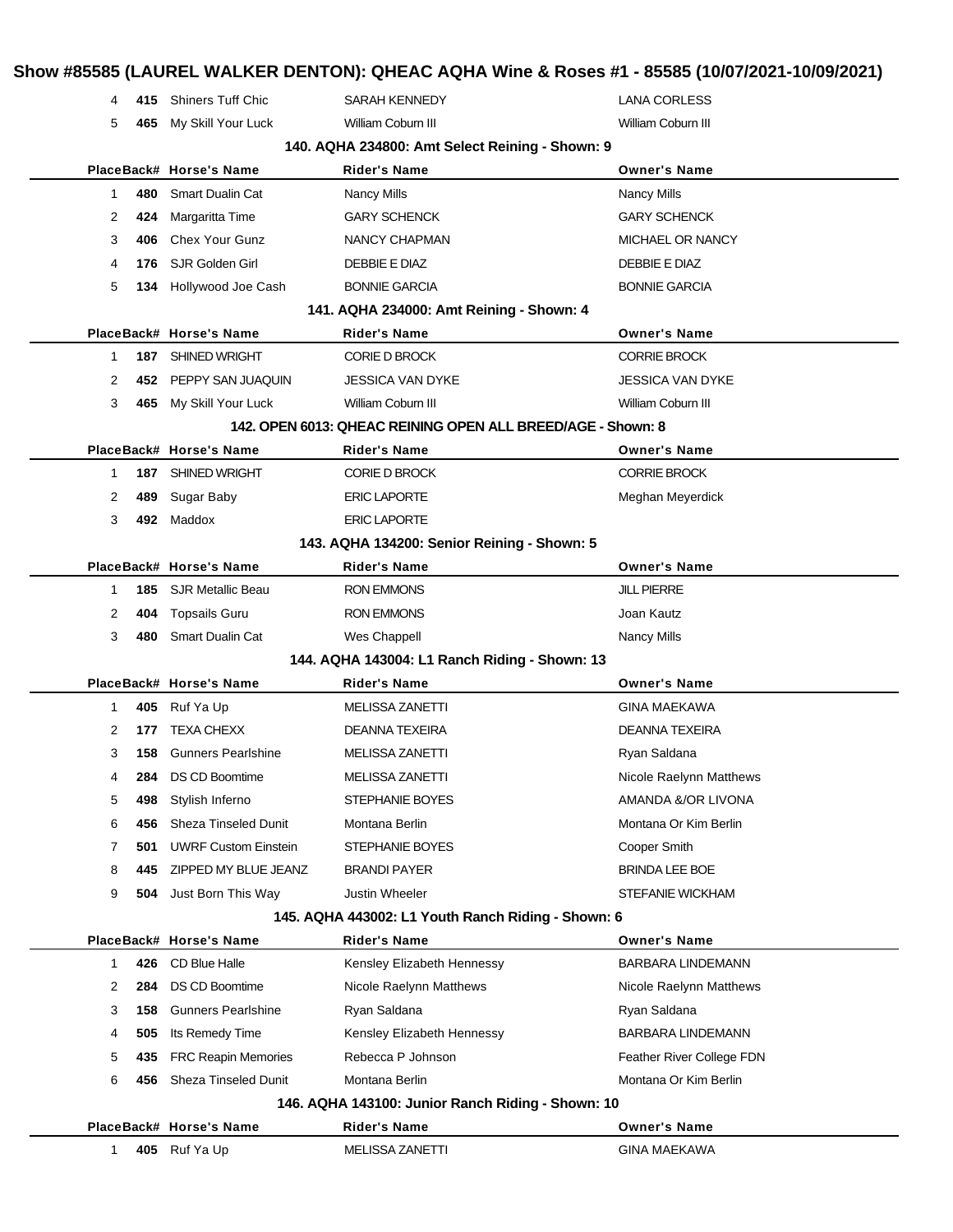#### **Show #85585 (LAUREL WALKER DENTON): QHEAC AQHA Wine & Roses #1 - 85585 (10/07/2021-10/09/2021)**

| 2           | 426 | CD Blue Halle                 | <b>SARAH CLIFFORD</b>                                | BARBARA LINDEMANN        |
|-------------|-----|-------------------------------|------------------------------------------------------|--------------------------|
| 3           | 439 | Maverick Dun It               | <b>SARAH KENNEDY</b>                                 | Amy Corbett              |
| 4           | 258 | Dual Timin Holly              | SARAH KENNEDY                                        | SARAH KENNEDY            |
| 5           | 178 | Gotta Go Get Smart            | DEANNA TEXEIRA                                       | DEANNA TEXEIRA           |
| 6           | 430 | Caucha Spin N                 | <b>MELISSA ZANETTI</b>                               | Michelle Ingram          |
| 7           | 501 | <b>UWRF Custom Einstein</b>   | STEPHANIE BOYES                                      | Cooper Smith             |
| 8           | 468 | <b>MLG Brew</b>               | <b>LIZ REMPHREY</b>                                  | Suarez Rigoberto Marin   |
| 9           | 498 | Stylish Inferno               | STEPHANIE BOYES                                      | AMANDA &/OR LIVONA       |
|             |     |                               | 147. AQHA 443000: Youth Ranch Riding - Shown: 6      |                          |
|             |     | PlaceBack# Horse's Name       | <b>Rider's Name</b>                                  | <b>Owner's Name</b>      |
| 1           | 426 | CD Blue Halle                 | Kensley Elizabeth Hennessy                           | <b>BARBARA LINDEMANN</b> |
| 2           | 161 | <b>LOUIS VUITTON PLEASE</b>   | Christian Scanlan                                    | Dawn Poston & Samantha   |
| 3           | 284 | <b>DS CD Boomtime</b>         | Nicole Raelynn Matthews                              | Nicole Raelynn Matthews  |
| 4           | 456 | <b>Sheza Tinseled Dunit</b>   | Montana Berlin                                       | Montana Or Kim Berlin    |
| 5           | 158 | <b>Gunners Pearlshine</b>     | Ryan Saldana                                         | Ryan Saldana             |
| 6           | 170 | <b>FRC Shooter Special</b>    | <b>Ryane Humes</b>                                   | <b>Ryane Humes</b>       |
|             |     |                               | 148. AQHA 243002: L1 Amt Ranch Riding - Shown: 14    |                          |
|             |     | PlaceBack# Horse's Name       | <b>Rider's Name</b>                                  | <b>Owner's Name</b>      |
| 1           | 283 | <b>SM Custom Play Chic</b>    | Regina Needham                                       | Regina Needham           |
| 2           | 441 | Meradas Cash Cat              | Stephanie Panziera                                   | Stephanie Panziera       |
| 3           | 150 | SIMPLY A BABE                 | Allyson R Walker                                     | Allyson R Walker         |
| 4           | 167 | Jeanie S                      | <b>KATHY CREASEY</b>                                 | KATHY CREASEY            |
| 5           | 420 | <b>Starlight Juliet</b>       | Dyan Hall                                            | Dyan Hall                |
| 6           | 155 | Jax Smokin Chex               | Ross E Felthousen                                    | Ross E Felthousen        |
| 7           | 403 | A Smooth Pepto                | Nancy Mohr                                           | Nancy Mohr               |
| 8           | 401 | <b>WRIGHT ON WIMPY</b>        | <b>JAN ALLDRIN</b>                                   | JAN ALLDRIN              |
| 9           | 445 | ZIPPED MY BLUE JEANZ          | <b>BRINDA LEE BOE</b>                                | <b>BRINDA LEE BOE</b>    |
|             |     |                               | 149. AQHA 243800: Amt Select Ranch Riding - Shown: 6 |                          |
|             |     | PlaceBack# Horse's Name       | <b>Rider's Name</b>                                  | <b>Owner's Name</b>      |
|             |     | 418 STARLIGHT PEPTO           | Denise K Williamson                                  | CYNTHIA CANTLEBERRY      |
| 2           | 166 | RED VELVET ROOSTER            | <b>KIM BARRINGTON</b>                                | KIM BARRINGTON           |
| 3           | 444 | Spooky Gunner                 | CAROL KURTZ                                          | CAROL KURTZ              |
| 4           | 403 | A Smooth Pepto                | Nancy Mohr                                           | Nancy Mohr               |
| 5           | 401 | <b>WRIGHT ON WIMPY</b>        | JAN ALLDRIN                                          | <b>JAN ALLDRIN</b>       |
| 6           |     | 502 Smokin Jo Cash            | <b>TERESA SEALANDER</b>                              | TERESA SEALANDER         |
|             |     |                               | 151. AQHA 143200: Senior Ranch Riding - Shown: 7     |                          |
|             |     | PlaceBack# Horse's Name       | <b>Rider's Name</b>                                  | <b>Owner's Name</b>      |
| $\mathbf 1$ |     | 418 STARLIGHT PEPTO           | CYNTHIA CANTLEBERRY                                  | CYNTHIA CANTLEBERRY      |
| 2           |     | <b>142</b> Metallic Smart Kat | Justin Wheeler                                       | Jake Cagle               |
| 3           | 145 | Cee My Foolish Tangy          | SARAH CLIFFORD                                       | <b>NANCY W CARREL</b>    |
| 4           | 200 | III Bet Cha                   | SARAH KENNEDY                                        | <b>Riley Valin</b>       |
| 5           | 467 | Yolo Jersey                   | <b>LIZ REMPHREY</b>                                  | Sara Curtis              |
| 6           | 179 | CD LENA DOC                   | SARAH KENNEDY                                        | Mary Ann Colliver        |
|             |     |                               | 158. OPEN 9025: LEADLINE - 6 & UNDER - Shown: 2      |                          |
|             |     | PlaceBack# Horse's Name       | <b>Rider's Name</b>                                  | <b>Owner's Name</b>      |
| 0           |     | 457 SMART SUGAR MERADA        | Reese Azevedo                                        | DANA AZEVEDO             |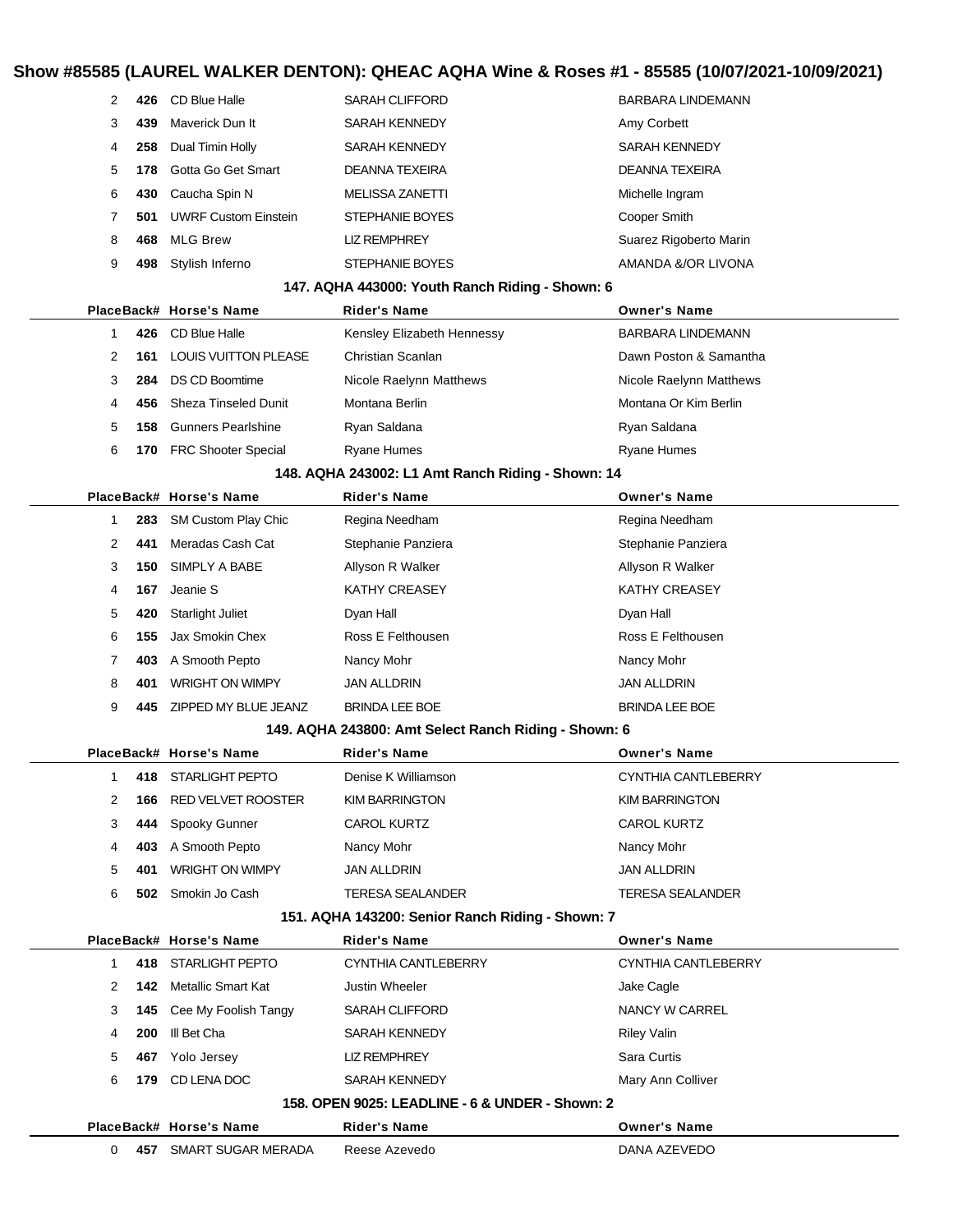0 **152** HEZ GOLD N GOOD Tiffani Comini **The Community Community** JUDY ROBINSON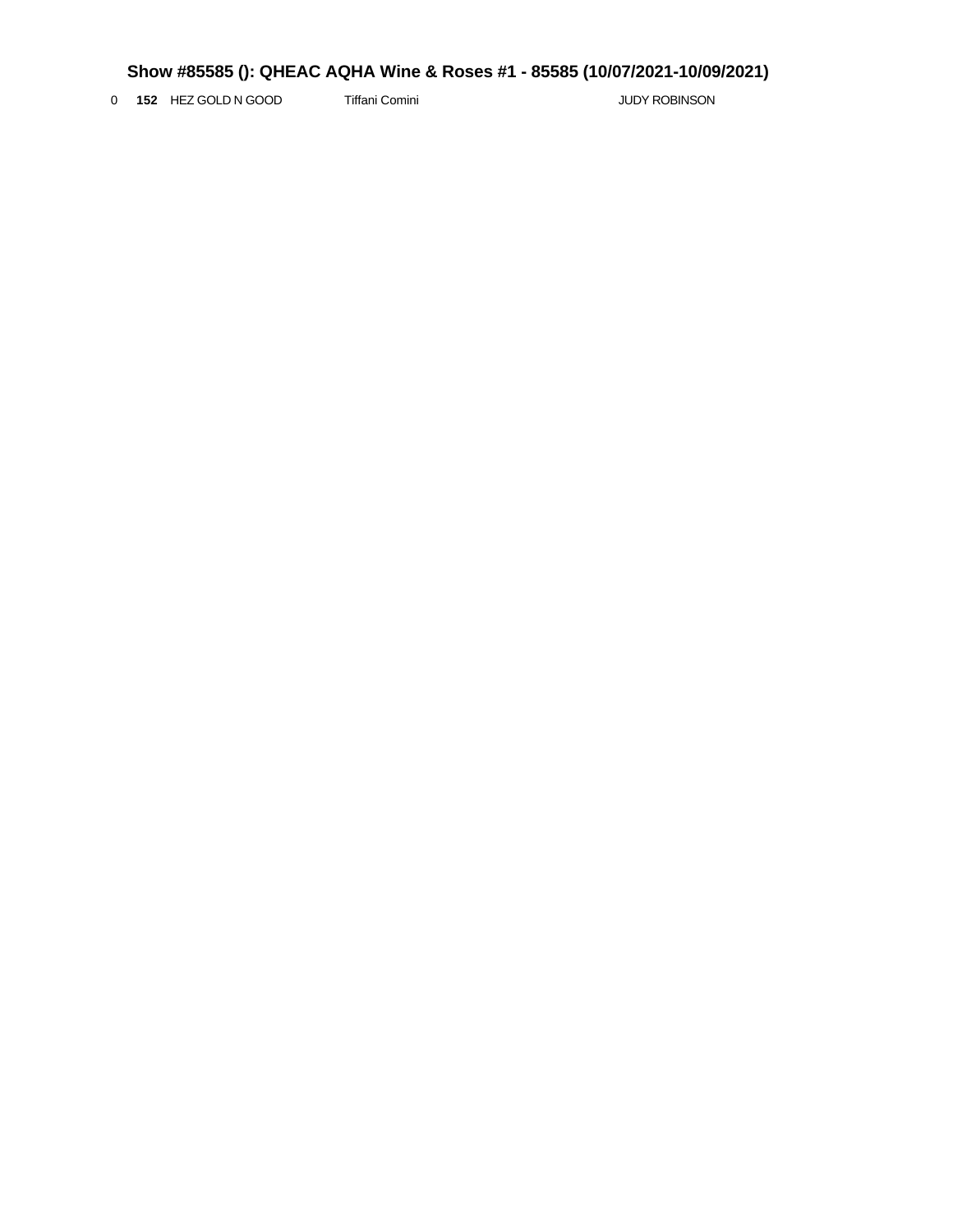# **Show #85586 (BRUCE ARMY): QHEAC AQHA Wine & Roses #1 - 85586 (10/07/2021-10/09/2021)**

#### **2. AQHA 414002: L1 Youth Cutting - Shown: 1**

|           | PlaceBack# Horse's Name                   | <b>Rider's Name</b>                                            | Owner's Name             |  |  |  |  |
|-----------|-------------------------------------------|----------------------------------------------------------------|--------------------------|--|--|--|--|
| 1         | 455 Reyly Stylish                         | <b>Milly Kane</b>                                              | <b>Martin Kane</b>       |  |  |  |  |
|           | 3. AQHA 214002: L1 Amt Cutting - Shown: 1 |                                                                |                          |  |  |  |  |
|           | PlaceBack# Horse's Name                   | <b>Rider's Name</b>                                            | <b>Owner's Name</b>      |  |  |  |  |
| 457<br>1  | SMART SUGAR MERADA                        | Madeleine Marie Peterson                                       | DANA AZEVEDO             |  |  |  |  |
|           |                                           | 5. AQHA 214800: Amt Select Cutting - Shown: 4                  |                          |  |  |  |  |
|           | PlaceBack# Horse's Name                   | <b>Rider's Name</b>                                            | <b>Owner's Name</b>      |  |  |  |  |
| 191<br>1  | Fancy Royal Dual                          | Barbara Poundstone                                             | Barbara Poundstone       |  |  |  |  |
| 2<br>424  | Margaritta Time                           | <b>GARY SCHENCK</b>                                            | <b>GARY SCHENCK</b>      |  |  |  |  |
| 3<br>181  | <b>High Brow Rider</b>                    | Jerry Gould                                                    | Imperial Ranch LLC       |  |  |  |  |
| 406<br>4  | Chex Your Gunz                            | NANCY CHAPMAN                                                  | MICHAEL OR NANCY         |  |  |  |  |
|           |                                           | 6. AQHA 214000: Amt Cutting - Shown: 3                         |                          |  |  |  |  |
|           | PlaceBack# Horse's Name                   | <b>Rider's Name</b>                                            | <b>Owner's Name</b>      |  |  |  |  |
| 151<br>1  | <b>Red Metallica</b>                      | DANA AZEVEDO                                                   | DANA AZEVEDO             |  |  |  |  |
| 2<br>464  | Nic It Ona Full Boon                      | NICOLE DITMARS                                                 | NICOLE DITMARS           |  |  |  |  |
| 3<br>443  | Miss R Smokin                             | <b>CHELLY MAE MACK</b>                                         | CHELLY MAE MACK          |  |  |  |  |
|           |                                           | 8. AQHA 417000: Youth Working Cow Horse Boxing - Shown: 3      |                          |  |  |  |  |
|           | PlaceBack# Horse's Name                   | <b>Rider's Name</b>                                            | <b>Owner's Name</b>      |  |  |  |  |
| 241<br>1  | <b>GENUINELY CODE RED</b>                 | Kensley Elizabeth Hennessy                                     | <b>BARBARA LINDEMANN</b> |  |  |  |  |
| 2<br>161  | <b>LOUIS VUITTON PLEASE</b>               | Christian Scanlan                                              | Dawn Poston & Samantha   |  |  |  |  |
| 3<br>170  | <b>FRC Shooter Special</b>                | <b>Ryane Humes</b>                                             | <b>Ryane Humes</b>       |  |  |  |  |
|           |                                           | 9. AQHA 217800: Amt Select Working Cow Horse Boxing - Shown: 3 |                          |  |  |  |  |
|           | PlaceBack# Horse's Name                   | <b>Rider's Name</b>                                            | <b>Owner's Name</b>      |  |  |  |  |
| 181<br>1  | <b>High Brow Rider</b>                    | Jerry Gould                                                    | Imperial Ranch LLC       |  |  |  |  |
| 2<br>134  | Hollywood Joe Cash                        | <b>BONNIE GARCIA</b>                                           | <b>BONNIE GARCIA</b>     |  |  |  |  |
| 3<br>188  | Jacs Peacemaker                           | Rebecca Colla                                                  | Rebecca Colla            |  |  |  |  |
|           |                                           | 10. AQHA 217000: Amt Working Cow Horse Boxing - Shown: 3       |                          |  |  |  |  |
|           | PlaceBack# Horse's Name                   | Rider's Name                                                   | <b>Owner's Name</b>      |  |  |  |  |
| 402<br>1  | Mr Dual Nic                               | <b>ED SKELLENGER</b>                                           | ED SKELLENGER            |  |  |  |  |
| 2         | 452 PEPPY SAN JUAQUIN                     | JESSICA VAN DYKE                                               | JESSICA VAN DYKE         |  |  |  |  |
| 3<br>194  | <b>Whiskeys Smartshiner</b>               | Martha (Marty) Raynor                                          | Martha (Marty) Raynor    |  |  |  |  |
|           |                                           | 14. AQHA 216800: Amt Select Working Cow Horse - Shown: 3       |                          |  |  |  |  |
|           | PlaceBack# Horse's Name                   | <b>Rider's Name</b>                                            | <b>Owner's Name</b>      |  |  |  |  |
| 464<br>1  | Nic It Ona Full Boon                      | NICOLE DITMARS                                                 | NICOLE DITMARS           |  |  |  |  |
| 2<br>424  | Margaritta Time                           | <b>GARY SCHENCK</b>                                            | <b>GARY SCHENCK</b>      |  |  |  |  |
| 3<br>480  | <b>Smart Dualin Cat</b>                   | <b>Nancy Mills</b>                                             | <b>Nancy Mills</b>       |  |  |  |  |
|           |                                           | 15. AQHA 216000: Amt Working Cow Horse - Shown: 4              |                          |  |  |  |  |
|           | PlaceBack# Horse's Name                   | <b>Rider's Name</b>                                            | <b>Owner's Name</b>      |  |  |  |  |
| 437<br>1  | ISR Get A Wyn                             | Lori Conrow                                                    | Lori Conrow              |  |  |  |  |
| 2<br>180  | Scrub Oak                                 | LA DONA EMMONS                                                 | LA DONA EMMONS           |  |  |  |  |
| 3<br>481  | <b>KJ Smart Hickory</b>                   | <b>TAMARA BONNETT</b>                                          | <b>TAMARA BONNETT</b>    |  |  |  |  |
| 4<br>452. | PEPPY SAN JUAQUIN                         | <b>JESSICA VAN DYKE</b>                                        | <b>JESSICA VAN DYKE</b>  |  |  |  |  |
|           |                                           | 17. OPEN 800: SCHOOLING WP - Shown: 6                          |                          |  |  |  |  |
|           | PlaceBack# Horse's Name                   | <b>Rider's Name</b>                                            | <b>Owner's Name</b>      |  |  |  |  |
| 0<br>154  | Slow Lopin Louie                          | ANGELA M MARSHALL                                              | ANGELA M MARSHALL        |  |  |  |  |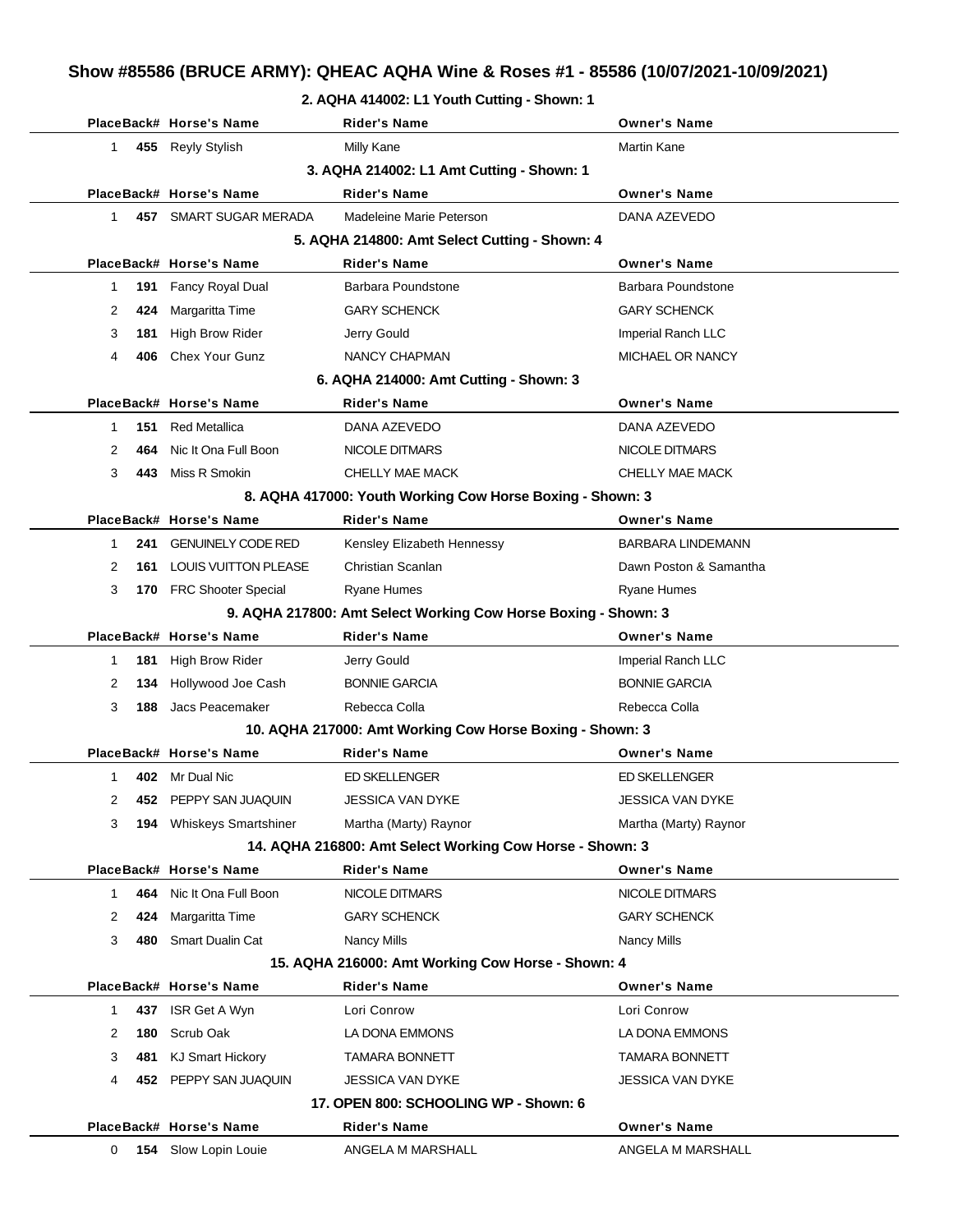|              |      |                            | Show #85586 (): QHEAC AQHA Wine & Roses #1 - 85586 (10/07/2021-10/09/2021) |                          |
|--------------|------|----------------------------|----------------------------------------------------------------------------|--------------------------|
| 0            | 446  | Born Hot N Southern        | Cheri M Gamette                                                            | Cheri M Gamette          |
| 0            | 449  | Her Southern Best          | Julia Sanderson                                                            | Julia Sanderson          |
| 0            | 174  | Lookin Southern            | Whitney P Romanoff                                                         | Nicole R Waddell         |
| 0            | 159  | <b>KRYMSUNS KOWGIRL</b>    | <b>MELISSA ZANETTI</b>                                                     | <b>MARISA CASTELLINO</b> |
| 0            | 193  | <b>RR Certain Standout</b> | David Busick                                                               | Anita M Clegg            |
|              |      |                            | 18. OPEN 820: QHEAC Open All Breed WP Walk/Jog - Shown: 7                  |                          |
|              |      | PlaceBack# Horse's Name    | <b>Rider's Name</b>                                                        | <b>Owner's Name</b>      |
| 1            | 474  | RR I Told You So           | Jennifer Ann Pasquetti                                                     | Jennifer Ann Pasquetti   |
| 2            | 446  | Born Hot N Southern        | Cheri M Gamette                                                            | <b>Cheri M Gamette</b>   |
| 3            | 476  | Shezlopinlikeitshot        | <b>KRISTINA CROSBY</b>                                                     | <b>KRISTINA CROSBY</b>   |
| 4            | 193  | <b>RR Certain Standout</b> | Anita M Clegg                                                              | Anita M Clegg            |
| 5            | 475  | Im Xited To B Nvited       | <b>Alexis Miller</b>                                                       | Jason Pasquetti          |
| 6            | 417  | Ima Secret Sensation       | Samantha Christy                                                           | <b>SHARON SCHLAGEL</b>   |
| 7            | 172. | This Candi Rocks           | Sidney Dingman                                                             | <b>MIKE WEAVER</b>       |
|              |      |                            | 19. OPEN 821: QHEAC Open All Breed Youth WP Walk/Jog - Shown: 2            |                          |
|              |      | PlaceBack# Horse's Name    | <b>Rider's Name</b>                                                        | <b>Owner's Name</b>      |
| 1            |      | 472 Rockstars Only         | <b>Greer Davis</b>                                                         | <b>Abbey Davis</b>       |
| 2            |      | 478 Jets Principle Star    | Kennedy Grace Wright                                                       | Jarod W Wright           |
|              |      |                            | 21. OPEN 822: QHEAC All Breed NONPRO WP Walk/Jog - Shown: 4                |                          |
|              |      | PlaceBack# Horse's Name    | Rider's Name                                                               | <b>Owner's Name</b>      |
| 1            | 474  | RR I Told You So           | Jennifer Ann Pasquetti                                                     | Jennifer Ann Pasquetti   |
| 2            | 475  | Im Xited To B Nvited       | <b>Alexis Miller</b>                                                       | Jason Pasquetti          |
| 3            | 446  | Born Hot N Southern        | <b>Cheri M Gamette</b>                                                     | Cheri M Gamette          |
| 4            | 417  | Ima Secret Sensation       | Samantha Christy                                                           | <b>SHARON SCHLAGEL</b>   |
|              |      |                            | 22. AQHA 242102: L1 Amt Walk Trot Western Pleasure - Shown: 11             |                          |
|              |      | PlaceBack# Horse's Name    | <b>Rider's Name</b>                                                        | <b>Owner's Name</b>      |
| 1            | 474  | RR I Told You So           | Jennifer Ann Pasquetti                                                     | Jennifer Ann Pasquetti   |
| 2            | 136  | OUT FOR CHOCOLATE          | Deborah J Casaubon                                                         | Deborah J Casaubon       |
| 3            | 175  | HP Remember Me             | Alan Ritcheson                                                             | Alan Ritcheson           |
| 4            | 138  | <b>Radical Recall</b>      | Lisa Shields                                                               | Lisa Shields             |
| 5            | 143  | Surely A Goodbar           | KATHLEEN E LICKISS                                                         | KATHLEEN E LICKISS       |
| 6            | 475  | Im Xited To B Nvited       | <b>Alexis Miller</b>                                                       | Jason Pasquetti          |
| 7            | 174  | Lookin Southern            | Nicole R Waddell                                                           | Nicole R Waddell         |
| 8            | 193  | <b>RR Certain Standout</b> | Anita M Clegg                                                              | Anita M Clegg            |
| 9            | 172  | This Candi Rocks           | Sidney Dingman                                                             | <b>MIKE WEAVER</b>       |
|              |      |                            | 23. AQHA 142004: L1 Western Pleasure - Shown: 7                            |                          |
|              |      | PlaceBack# Horse's Name    | Rider's Name                                                               | <b>Owner's Name</b>      |
| $\mathbf{1}$ | 442  | Kruzin For A Cowgirl       | RON MCCULLUM                                                               | Lisa Pezzi-Forrest       |
| 2            | 156  | Lazy N Blue                | <b>MIKE WEAVER</b>                                                         | <b>BARBIE STANLEY</b>    |
| 3            | 160  | VS Chocolate Coded         | Jennifer L Wheeler                                                         | Maria Faria              |
| 4            | 471  | Martinis In The Dark       | Jarod W Wright                                                             | <b>Abbey Davis</b>       |
| 5            | 428  | Made N The USA             | Heather Hospenthal                                                         | Heather Hospenthal       |
| 6            | 143  | Surely A Goodbar           | Gabrielle D'Agostini-Lopes                                                 | KATHLEEN E LICKISS       |
| 7            | 474  | RR I Told You So           | Jacqueline Allen-Landeene                                                  | Jennifer Ann Pasquetti   |
|              |      |                            | 24. AQHA 142100: Junior Western Pleasure - Shown: 3                        |                          |
|              |      | PlaceBack# Horse's Name    | <b>Rider's Name</b>                                                        | <b>Owner's Name</b>      |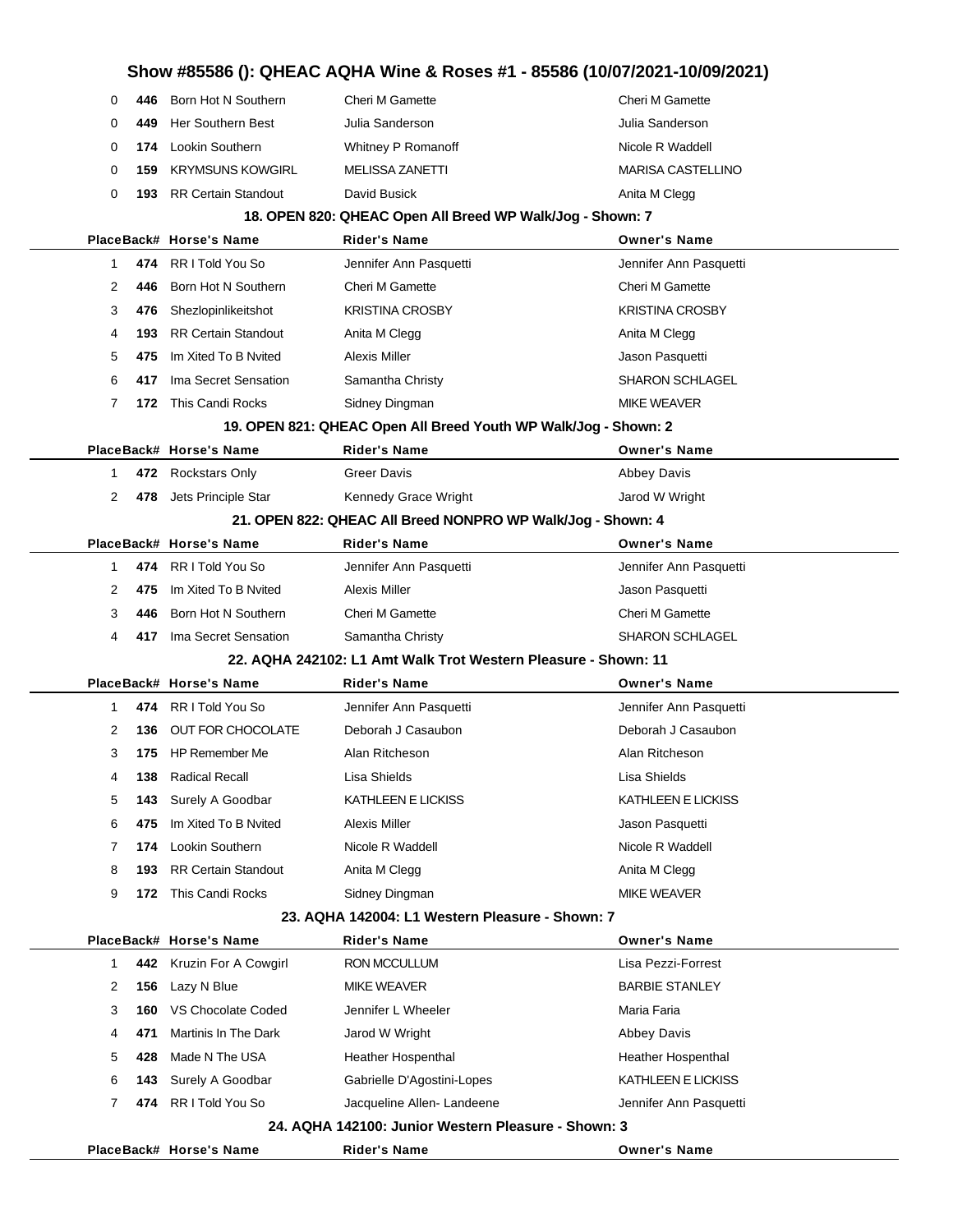| 1  |     | 197 Lovin U For Certain | Gabrielle D'Agostini-Lopes                                   | Candy Bava               |
|----|-----|-------------------------|--------------------------------------------------------------|--------------------------|
| 2  | 160 | VS Chocolate Coded      | Jennifer L Wheeler                                           | Maria Faria              |
| 3  |     | 174 Lookin Southern     | Whitney P Romanoff                                           | Nicole R Waddell         |
|    |     |                         | 25. AQHA 442002: L1 Youth Western Pleasure - Shown: 5        |                          |
|    |     | PlaceBack# Horse's Name | Rider's Name                                                 | <b>Owner's Name</b>      |
| 1  | 478 | Jets Principle Star     | <b>Weston Santoro</b>                                        | Jarod W Wright           |
| 2  | 471 | Martinis In The Dark    | <b>Delaney Davis</b>                                         | <b>Abbey Davis</b>       |
| 3  | 469 | Zippin On Goodlove      | Paytyn C Stinnett                                            | Paytyn C Stinnett        |
| 4  | 425 | Mister Red Dee Hobby    | <b>Tawny Perez</b>                                           | <b>Tawny Perez</b>       |
| 5  | 470 | <b>Certified Lazy</b>   | Maggie Taylor                                                | Maggie Taylor            |
|    |     |                         | 26. AQHA 242002: L1 Amt Western Pleasure - Shown: 9          |                          |
|    |     | PlaceBack# Horse's Name | Rider's Name                                                 | <b>Owner's Name</b>      |
| 1  | 442 | Kruzin For A Cowgirl    | Lisa Pezzi-Forrest                                           | Lisa Pezzi-Forrest       |
| 2  | 154 | Slow Lopin Louie        | ANGELA M MARSHALL                                            | ANGELA M MARSHALL        |
| 3  | 146 | Pdf Righteous In Red    | Sue Love                                                     | Sue Love                 |
| 4  | 140 | <b>RL Sweet On Blue</b> | Jessica Hawkins                                              | Jessica Hawkins          |
| 5  | 428 | Made N The USA          | Heather Hospenthal                                           | Heather Hospenthal       |
| 6  | 148 | Its Ben A Pleasure      | SAUNCIE QUILLIN                                              | SAUNCIE QUILLIN          |
| 7  | 169 | JAX R BETTER TO OPEN    | <b>JANICE WHITAKER</b>                                       | JANICE B WHITAKER        |
| 8  | 152 | <b>HEZ GOLD N GOOD</b>  | Lori Comini                                                  | JUDY ROBINSON            |
| 9  | 476 | Shezlopinlikeitshot     | <b>KRISTINA CROSBY</b>                                       | KRISTINA CROSBY          |
|    |     |                         | 27. AQHA 442000: Youth Western Pleasure - Shown: 4           |                          |
|    |     | PlaceBack# Horse's Name | Rider's Name                                                 | <b>Owner's Name</b>      |
| 1  | 478 | Jets Principle Star     | <b>Weston Santoro</b>                                        | Jarod W Wright           |
| 2  | 469 | Zippin On Goodlove      | Paytyn C Stinnett                                            | Paytyn C Stinnett        |
| 3  | 471 | Martinis In The Dark    | <b>Delaney Davis</b>                                         | <b>Abbey Davis</b>       |
| 4  | 470 | <b>Certified Lazy</b>   | Maggie Taylor                                                | Maggie Taylor            |
|    |     |                         | 28. AQHA 142200: Senior Western Pleasure - Shown: 4          |                          |
|    |     | PlaceBack# Horse's Name | <b>Rider's Name</b>                                          | <b>Owner's Name</b>      |
| 1  | 154 | Slow Lopin Louie        | David Busick                                                 | ANGELA M MARSHALL        |
| 2  | 411 | HP Heza Dream           | Justin Wheeler                                               | Chayo Frappied           |
| 3  | 159 | <b>KRYMSUNS KOWGIRL</b> | <b>MELISSA ZANETTI</b>                                       | <b>MARISA CASTELLINO</b> |
| 4  | 407 | SHESA TEAM PLAYER       | Gabrielle D'Agostini-Lopes                                   | <b>JEAN WESTERN</b>      |
|    |     |                         | 30. AQHA 242000: Amt Western Pleasure - Shown: 4             |                          |
|    |     | PlaceBack# Horse's Name | <b>Rider's Name</b>                                          | <b>Owner's Name</b>      |
| 1  | 197 | Lovin U For Certain     | Candy D Bava                                                 | Candy Bava               |
| 2  | 159 | <b>KRYMSUNS KOWGIRL</b> | MARISA CASTELLINO                                            | MARISA CASTELLINO        |
| 3  | 137 | Flat Otto Money         | <b>TAYLOR LAUREN DEPPEN</b>                                  | TAYLOR DEPPEN            |
| 4  | 411 | HP Heza Dream           | Chayo Frappied                                               | Chayo Frappied           |
|    |     |                         | 31. OPEN 823: QHEAC Youth All Breed HMS Walk/Jog - Shown: 1  |                          |
|    |     | PlaceBack# Horse's Name | <b>Rider's Name</b>                                          | <b>Owner's Name</b>      |
|    |     | 472 Rockstars Only      | <b>Greer Davis</b>                                           | <b>Abbey Davis</b>       |
| 1. |     |                         | 32. OPEN 824: QHEAC All Breed NONPRO HMS Walk/Jog - Shown: 1 |                          |
|    |     |                         |                                                              |                          |
|    |     | PlaceBack# Horse's Name | <b>Rider's Name</b>                                          | <b>Owner's Name</b>      |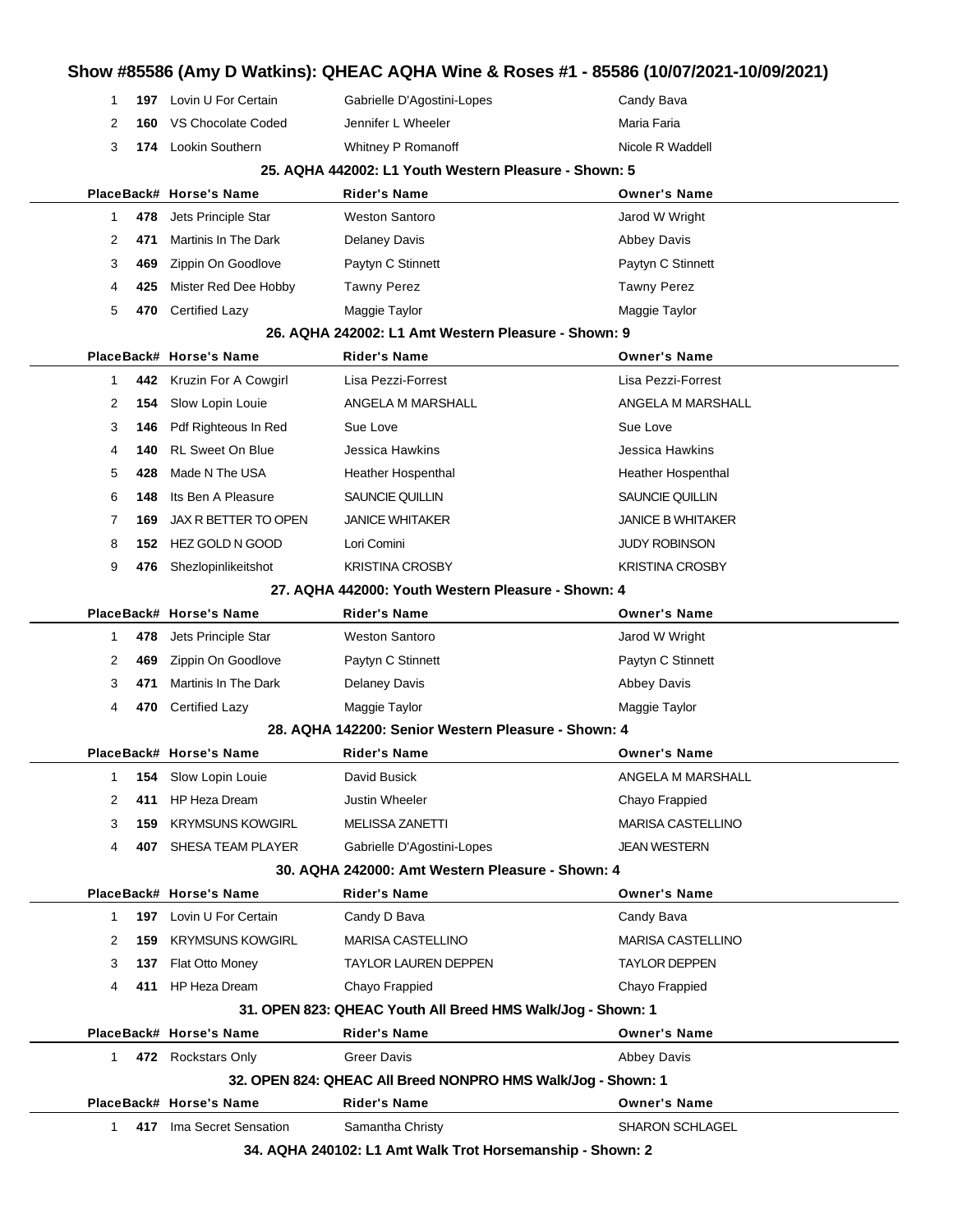|              |     | PlaceBack# Horse's Name     | <b>Rider's Name</b>                                       | <b>Owner's Name</b>      |
|--------------|-----|-----------------------------|-----------------------------------------------------------|--------------------------|
| 1.           | 136 | OUT FOR CHOCOLATE           | Deborah J Casaubon                                        | Deborah J Casaubon       |
| 2            | 446 | Born Hot N Southern         | <b>Cheri M Gamette</b>                                    | Cheri M Gamette          |
|              |     |                             | 35. AQHA 440002: L1 Youth Western Horsemanship - Shown: 5 |                          |
|              |     | PlaceBack# Horse's Name     | <b>Rider's Name</b>                                       | <b>Owner's Name</b>      |
| 1            | 135 | CHOICES IN THE DARK         | <b>Shane Beaumier</b>                                     | HILARY AND ELLEN         |
| 2            | 425 | Mister Red Dee Hobby        | <b>Tawny Perez</b>                                        | <b>Tawny Perez</b>       |
| 3            | 469 | Zippin On Goodlove          | Paytyn C Stinnett                                         | Paytyn C Stinnett        |
| 4            | 471 | <b>Martinis In The Dark</b> | <b>Delaney Davis</b>                                      | <b>Abbey Davis</b>       |
| 5            |     | 470 Certified Lazy          | Maggie Taylor                                             | Maggie Taylor            |
|              |     |                             | 36. AQHA 240002: L1 Amt Western Horsemanship - Shown: 7   |                          |
|              |     | PlaceBack# Horse's Name     | <b>Rider's Name</b>                                       | <b>Owner's Name</b>      |
| 1            | 154 | Slow Lopin Louie            | ANGELA M MARSHALL                                         | ANGELA M MARSHALL        |
| 2            | 421 | <b>IMA BIG IMPULSE</b>      | LAURA KELLEJIAN                                           | LAURA KELLEJIAN          |
| 3            | 411 | <b>HP Heza Dream</b>        | Chayo Frappied                                            | Chayo Frappied           |
| 4            | 408 | <b>Big City Nites</b>       | <b>GRACE KOTSCH</b>                                       | <b>GRACE KOTSCH</b>      |
| 5            | 175 | <b>HP Remember Me</b>       | Alan Ritcheson                                            | Alan Ritcheson           |
| 6            | 148 | Its Ben A Pleasure          | SAUNCIE QUILLIN                                           | SAUNCIE QUILLIN          |
| 7            | 169 | JAX R BETTER TO OPEN        | <b>JANICE WHITAKER</b>                                    | <b>JANICE B WHITAKER</b> |
|              |     |                             | 39. AQHA 240000: Amt Western Horsemanship - Shown: 3      |                          |
|              |     | PlaceBack# Horse's Name     | <b>Rider's Name</b>                                       | <b>Owner's Name</b>      |
| 1.           |     | 175 HP Remember Me          | Alan Ritcheson                                            | Alan Ritcheson           |
|              |     |                             | 40. AQHA 136004: L1 Western Riding - Shown: 3             |                          |
|              |     | PlaceBack# Horse's Name     | Rider's Name                                              | <b>Owner's Name</b>      |
| 1            | 137 | Flat Otto Money             | <b>TAYLOR LAUREN DEPPEN</b>                               | TAYLOR DEPPEN            |
| 2            | 159 | <b>KRYMSUNS KOWGIRL</b>     | <b>MELISSA ZANETTI</b>                                    | <b>MARISA CASTELLINO</b> |
|              |     |                             | 42. AQHA 236002: L1 Amt Western Riding - Shown: 2         |                          |
|              |     | PlaceBack# Horse's Name     | <b>Rider's Name</b>                                       | <b>Owner's Name</b>      |
| 1.           |     | 173 Good Zip                | Nicole R Waddell                                          | Nicole R Waddell         |
|              |     |                             | 46. AQHA 236000: Amt Western Riding - Shown: 2            |                          |
|              |     | PlaceBack# Horse's Name     | <b>Rider's Name</b>                                       | <b>Owner's Name</b>      |
| $\mathbf{1}$ | 137 | Flat Otto Money             | <b>TAYLOR LAUREN DEPPEN</b>                               | <b>TAYLOR DEPPEN</b>     |
| 2            | 173 | Good Zip                    | Nicole R Waddell                                          | Nicole R Waddell         |
|              |     |                             | 48. AQHA 110909: Ranch Trail - Shown: 9                   |                          |
|              |     | PlaceBack# Horse's Name     | Rider's Name                                              | <b>Owner's Name</b>      |
| 1            | 418 | <b>STARLIGHT PEPTO</b>      | CYNTHIA CANTLEBERRY                                       | CYNTHIA CANTLEBERRY      |
| 2            | 405 | Ruf Ya Up                   | MELISSA ZANETTI                                           | <b>GINA MAEKAWA</b>      |
| 3            | 426 | CD Blue Halle               | SARAH CLIFFORD                                            | <b>BARBARA LINDEMANN</b> |
| 4            | 430 | Caucha Spin N               | <b>MELISSA ZANETTI</b>                                    | Michelle Ingram          |
| 5            | 284 | <b>DS CD Boomtime</b>       | <b>MELISSA ZANETTI</b>                                    | Nicole Raelynn Matthews  |
| 6            | 142 | Metallic Smart Kat          | <b>Justin Wheeler</b>                                     | Jake Cagle               |
| 7            | 158 | <b>Gunners Pearlshine</b>   | MELISSA ZANETTI                                           | Ryan Saldana             |
| 8            | 145 | Cee My Foolish Tangy        | <b>SARAH CLIFFORD</b>                                     | NANCY W CARREL           |
| 9            | 467 | Yolo Jersey                 | <b>LIZ REMPHREY</b>                                       | Sara Curtis              |
|              |     |                             |                                                           |                          |
|              |     |                             | 49. AQHA 210909: Amateur Ranch Trail - Shown: 13          |                          |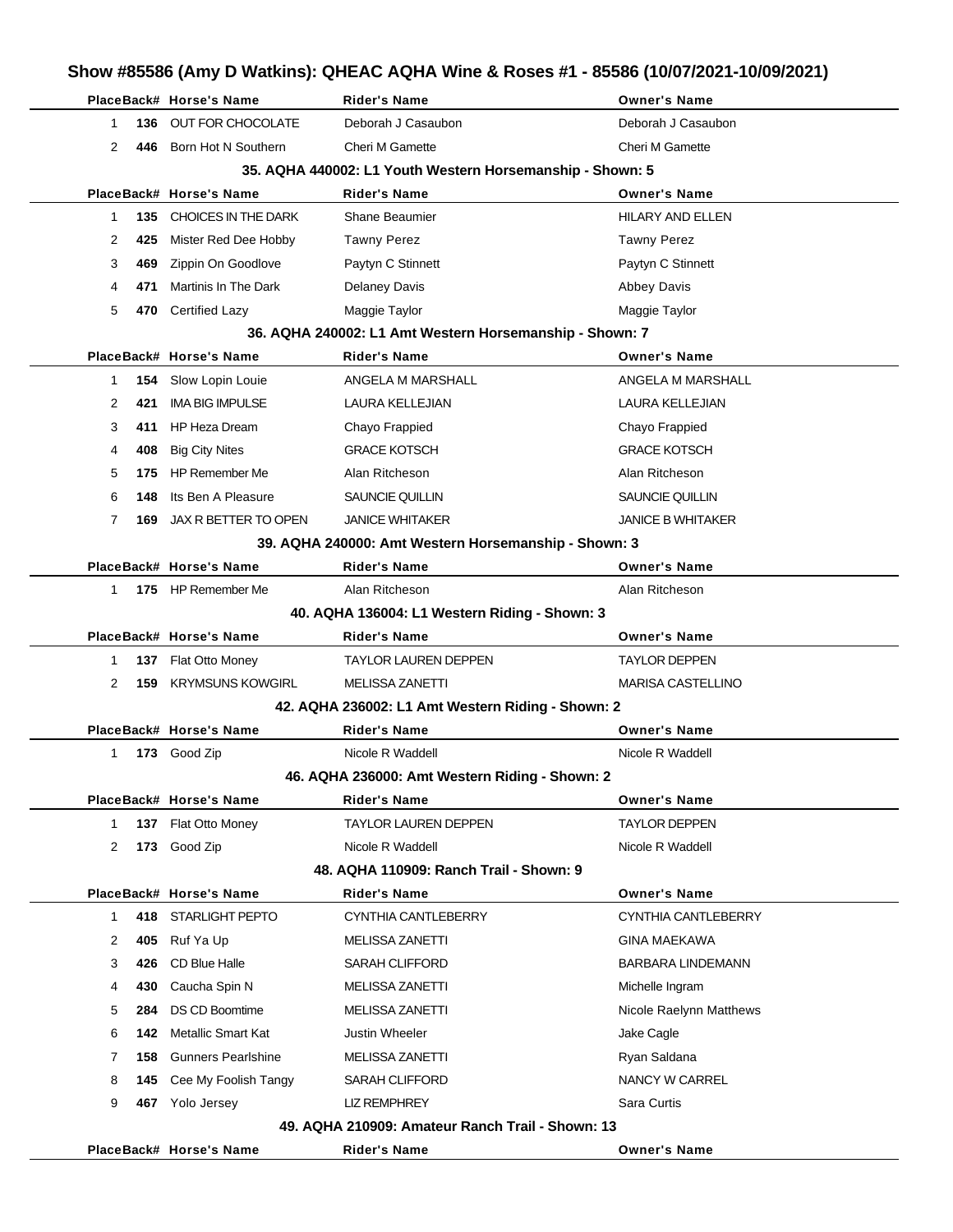# **Show #85586 (Amy D Watkins): QHEAC AQHA Wine & Roses #1 - 85586 (10/07/2021-10/09/2021)**

| 1            | 441 | Meradas Cash Cat              | Stephanie Panziera                                          | Stephanie Panziera           |
|--------------|-----|-------------------------------|-------------------------------------------------------------|------------------------------|
| 2            | 165 | Chex Wish                     | <b>MIKE BARRINGTON</b>                                      | <b>KIM BARRINGTON</b>        |
| 3            | 405 | Ruf Ya Up                     | <b>GINA MAEKAWA</b>                                         | <b>GINA MAEKAWA</b>          |
| 4            | 444 | Spooky Gunner                 | CAROL KURTZ                                                 | <b>CAROL KURTZ</b>           |
| 5            | 166 | <b>RED VELVET ROOSTER</b>     | <b>KIM BARRINGTON</b>                                       | <b>KIM BARRINGTON</b>        |
| 6            | 418 | <b>STARLIGHT PEPTO</b>        | Denise K Williamson                                         | CYNTHIA CANTLEBERRY          |
| 7            | 432 | <b>BOOM BOX DANCER</b>        | <b>KIMBAL GRIFFITH</b>                                      | <b>KIMBAL GRIFFITH</b>       |
| 8            | 139 | Sanjo Lights                  | <b>JENNIFER HARDEN</b>                                      | <b>JENNIFER HARDEN</b>       |
| 9            | 157 | Winamillion                   | Karen Holcomb                                               | Karen Holcomb                |
|              |     |                               | 50. AQHA 410909: Youth Ranch Trail - Shown: 6               |                              |
|              |     | PlaceBack# Horse's Name       | <b>Rider's Name</b>                                         | <b>Owner's Name</b>          |
| 1            |     | <b>158</b> Gunners Pearlshine | Ryan Saldana                                                | Ryan Saldana                 |
| 2            | 284 | <b>DS CD Boomtime</b>         | Nicole Raelynn Matthews                                     | Nicole Raelynn Matthews      |
| 3            | 161 | <b>LOUIS VUITTON PLEASE</b>   | Christian Scanlan                                           | Dawn Poston & Samantha       |
| 4            | 426 | CD Blue Halle                 | Kensley Elizabeth Hennessy                                  | <b>BARBARA LINDEMANN</b>     |
| 5            | 144 | Wimpys Winenshine             | Elizabeth Flaum                                             | May And Elizabeth Flaum      |
| 6            | 241 | <b>GENUINELY CODE RED</b>     | Kensley Elizabeth Hennessy                                  | <b>BARBARA LINDEMANN</b>     |
|              |     |                               | 52. AQHA 103200: Two Yr Old Stallions - Shown: 1            |                              |
|              |     | PlaceBack# Horse's Name       | <b>Rider's Name</b>                                         | <b>Owner's Name</b>          |
| 1            |     | 413 Victorious Touchdown      | ALEX LOPEZ                                                  | TOM AND/OR CHERI GAYTON      |
|              |     |                               | 57. AQHA 203200: Amt Two Yr Old Stallions - Shown: 1        |                              |
|              |     | PlaceBack# Horse's Name       | <b>Rider's Name</b>                                         | <b>Owner's Name</b>          |
| $\mathbf{1}$ |     | 413 Victorious Touchdown      | <b>CHERI GAYTON</b>                                         | TOM AND/OR CHERI GAYTON      |
|              |     |                               | 61. AQHA 107400: Yearling Geldings - Shown: 1               |                              |
|              |     | PlaceBack# Horse's Name       | <b>Rider's Name</b>                                         | <b>Owner's Name</b>          |
| $\mathbf 1$  |     | 497 Hesa Secret Kid           | <b>DALE TINGLE</b>                                          | <b>SANDY BALLARD</b>         |
|              |     |                               | 63. AQHA 107600: Three Yr Old Geldings - Shown: 1           |                              |
|              |     | PlaceBack# Horse's Name       | <b>Rider's Name</b>                                         | <b>Owner's Name</b>          |
| 1            | 496 | You Bet Hes Smart             | <b>DALE TINGLE</b>                                          | <b>SANDY BALLARD</b>         |
|              |     |                               | 69. AQHA 207700: Amt Aged Geldings - Shown: 1               |                              |
|              |     | PlaceBack# Horse's Name       | <b>Rider's Name</b>                                         | <b>Owner's Name</b>          |
| 1            |     | 137 Flat Otto Money           | <b>TAYLOR LAUREN DEPPEN</b>                                 | <b>TAYLOR DEPPEN</b>         |
|              |     |                               | 70. AQHA 277000: Amt Performance Halter Geldings - Shown: 2 |                              |
|              |     | PlaceBack# Horse's Name       | <b>Rider's Name</b>                                         | <b>Owner's Name</b>          |
| $\mathbf{1}$ |     | 484 Zippin Willy              | Tammy Ashbaugh                                              | Tammy Ashbaugh               |
| 2            |     | 152 HEZ GOLD N GOOD           | Lori Comini                                                 | <b>JUDY ROBINSON</b>         |
|              |     |                               | 74. AQHA 407700: Youth Aged Geldings - Shown: 3             |                              |
|              |     | PlaceBack# Horse's Name       | <b>Rider's Name</b>                                         | <b>Owner's Name</b>          |
| $\mathbf{1}$ | 471 | Martinis In The Dark          | <b>Delaney Davis</b>                                        | Abbey Davis                  |
| 2            |     | 470 Certified Lazy            | Maggie Taylor                                               | Maggie Taylor                |
|              |     |                               | 76. AQHA 105400: Yearling Mares - Shown: 1                  |                              |
|              |     | PlaceBack# Horse's Name       | <b>Rider's Name</b>                                         | <b>Owner's Name</b>          |
| $\mathbf{1}$ |     | 422 FR Meet Me In Rome        | KATHY RAUCH                                                 | <b>JIM &amp; KATHY RAUCH</b> |
|              |     |                               | 77. AQHA 105500: Two Yr Old Mares - Shown: 1                |                              |
|              |     | PlaceBack# Horse's Name       | <b>Rider's Name</b>                                         | <b>Owner's Name</b>          |
| 1            |     | 414 Ledgendary Lady           | <b>ALEX LOPEZ</b>                                           | TOM AND/OR CHERI GAYTON      |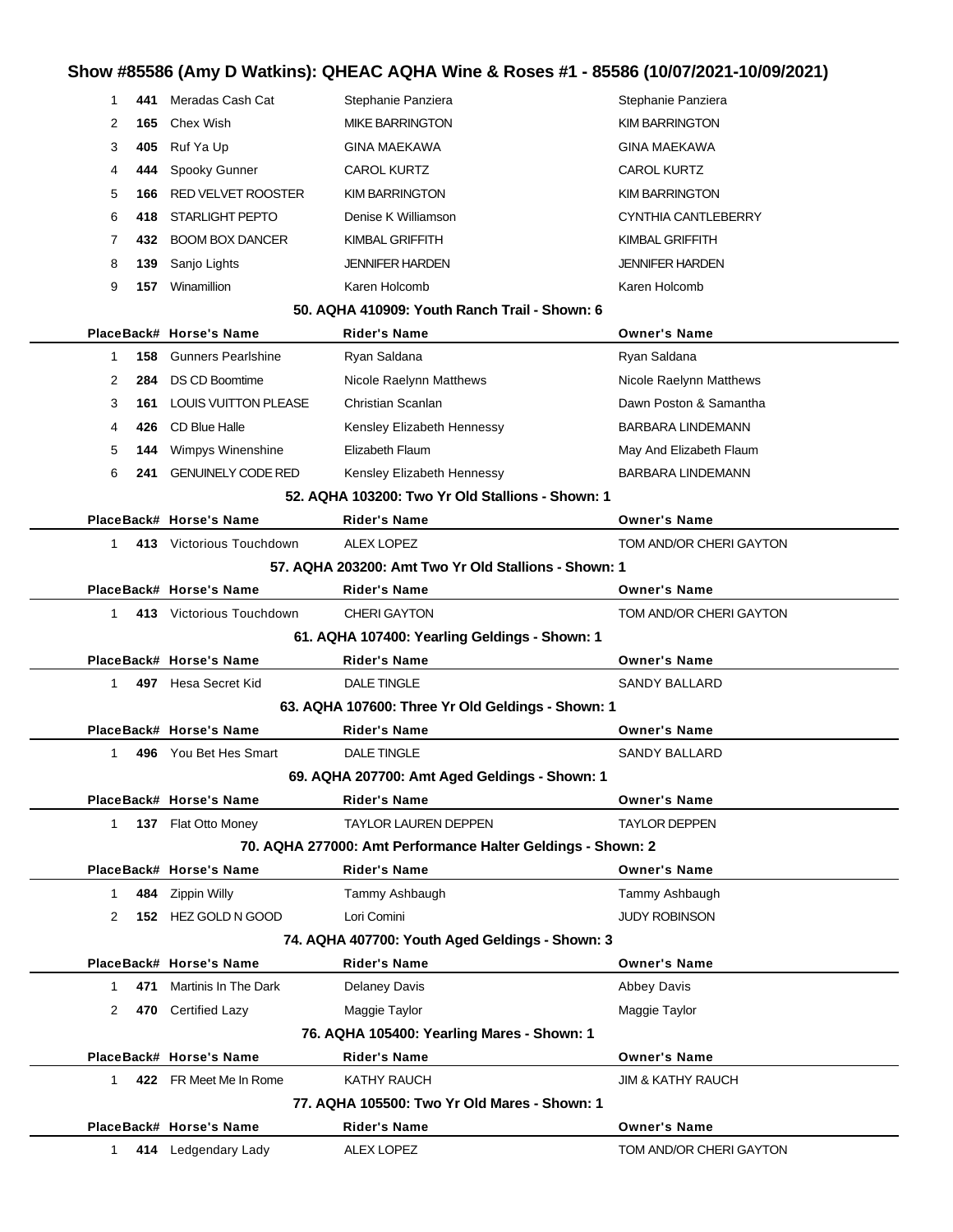# **Show #85586 (BRUCE ARMY): QHEAC AQHA Wine & Roses #1 - 85586 (10/07/2021-10/09/2021)**

#### **79. AQHA 105700: Aged Mares - Shown: 1**

|              | PlaceBack# Horse's Name      | Rider's Name                                               | <b>Owner's Name</b>     |
|--------------|------------------------------|------------------------------------------------------------|-------------------------|
| 1.           | 107 HR TEXAS ANGEL           | <b>SANDY BALLARD</b>                                       | SANDY BALLARD           |
|              |                              | 80. AQHA 175000: Performance Halter Mares - Shown: 2       |                         |
|              | PlaceBack# Horse's Name      | Rider's Name                                               | <b>Owner's Name</b>     |
| 1            | <b>163</b> Only Rave Reviews | Mary Pacheco                                               | <b>MARY PACHECO</b>     |
| 405<br>2     | Ruf Ya Up                    | MELISSA ZANETTI                                            | <b>GINA MAEKAWA</b>     |
|              |                              | 81. AQHA 205400: Amt Yearling Mares - Shown: 1             |                         |
|              | PlaceBack# Horse's Name      | <b>Rider's Name</b>                                        | <b>Owner's Name</b>     |
| $\mathbf 1$  | 422 FR Meet Me In Rome       | KATHY RAUCH                                                | JIM & KATHY RAUCH       |
|              |                              | 82. AQHA 205500: Amt Two Yr Old Mares - Shown: 1           |                         |
|              | PlaceBack# Horse's Name      | Rider's Name                                               | <b>Owner's Name</b>     |
| $1 \quad$    | 414 Ledgendary Lady          | Hunter Kenney                                              | TOM AND/OR CHERI GAYTON |
|              |                              | 84. AQHA 205700: Amt Aged Mares - Shown: 1                 |                         |
|              | PlaceBack# Horse's Name      | <b>Rider's Name</b>                                        | <b>Owner's Name</b>     |
| 1.           | 107 HR TEXAS ANGEL           | <b>SANDY BALLARD</b>                                       | <b>SANDY BALLARD</b>    |
|              |                              | 85. AQHA 275000: Amt Performance Halter Mares - Shown: 2   |                         |
|              | PlaceBack# Horse's Name      | Rider's Name                                               | <b>Owner's Name</b>     |
| 1            | 405 Ruf Ya Up                | <b>GINA MAEKAWA</b>                                        | <b>GINA MAEKAWA</b>     |
| 2<br>136     | OUT FOR CHOCOLATE            | Deborah J Casaubon                                         | Deborah J Casaubon      |
|              |                              | 89. AQHA 405700: Youth Aged Mares - Shown: 1               |                         |
|              | PlaceBack# Horse's Name      | <b>Rider's Name</b>                                        | <b>Owner's Name</b>     |
| $\mathbf{1}$ | 469 Zippin On Goodlove       | Paytyn C Stinnett                                          | Paytyn C Stinnett       |
|              |                              | 90. AQHA 475000: Youth Performance Halter Mares - Shown: 1 |                         |
|              | PlaceBack# Horse's Name      | <b>Rider's Name</b>                                        | <b>Owner's Name</b>     |
| 1.           | <b>136 OUT FOR CHOCOLATE</b> | Shane Beaumier                                             | Deborah J Casaubon      |
|              |                              | 92. AQHA 412002: L1 Youth Showmanship at Halter - Shown: 3 |                         |
|              | PlaceBack# Horse's Name      | <b>Rider's Name</b>                                        | <b>Owner's Name</b>     |
| 469<br>1     | Zippin On Goodlove           | Paytyn C Stinnett                                          | Paytyn C Stinnett       |
| 2<br>470     | <b>Certified Lazy</b>        | Maggie Taylor                                              | Maggie Taylor           |
| 3<br>135     | CHOICES IN THE DARK          | Shane Beaumier                                             | HILARY AND ELLEN        |
|              |                              | 94. OPEN 826: QHEAC Amateur All Breed SMS - Shown: 1       |                         |
|              | PlaceBack# Horse's Name      | Rider's Name                                               | <b>Owner's Name</b>     |
| 1            | 486 ASSET SUBSIDY            | Elizabeth Dominguez                                        | Whitney P Romanoff      |
|              |                              | 95. AQHA 212002: L1 Amt Showmanship at Halter - Shown: 7   |                         |
|              | PlaceBack# Horse's Name      | <b>Rider's Name</b>                                        | <b>Owner's Name</b>     |
| 486<br>1     | ASSET SUBSIDY                | Elizabeth Dominguez                                        | Whitney P Romanoff      |
| 2<br>193     | <b>RR Certain Standout</b>   | Anita M Clegg                                              | Anita M Clegg           |
| 3<br>135     | CHOICES IN THE DARK          | Deborah J Casaubon                                         | <b>HILARY AND ELLEN</b> |
| 175<br>4     | <b>HP Remember Me</b>        | Alan Ritcheson                                             | Alan Ritcheson          |
| 5<br>463     | HOT HEARTS ABLAZING          | LANA DEPPEN                                                | TAYLOR LAUREN DEPPEN    |
| 6<br>446     | Born Hot N Southern          | Cheri M Gamette                                            | Cheri M Gamette         |
| 7            | 152 HEZ GOLD N GOOD          | Lori Comini                                                | JUDY ROBINSON           |
|              |                              | 97. AQHA 212000: Amt Showmanship at Halter - Shown: 3      |                         |
|              | PlaceBack# Horse's Name      | Rider's Name                                               | <b>Owner's Name</b>     |
| 1<br>193     | <b>RR Certain Standout</b>   | Anita M Clegg                                              | Anita M Clegg           |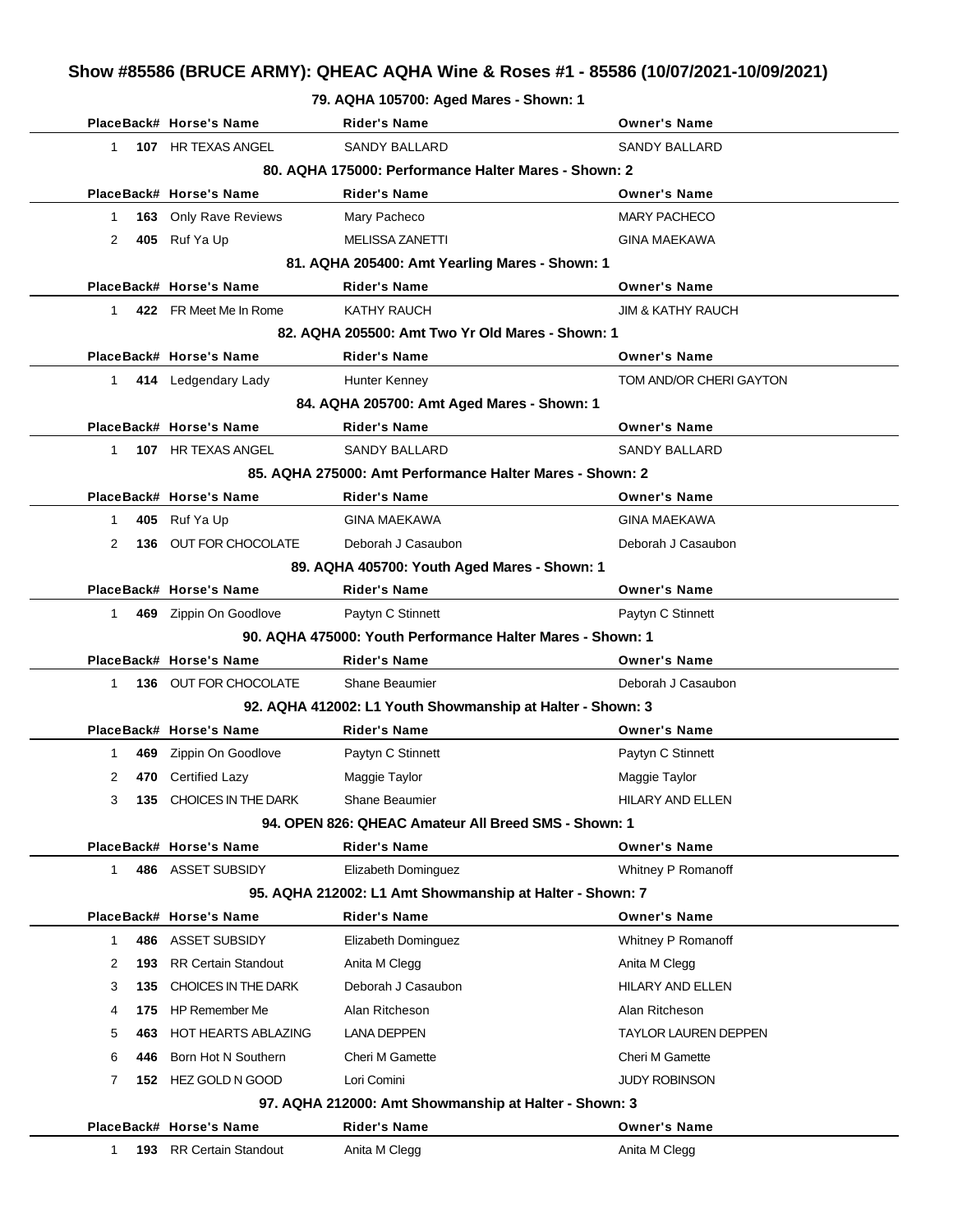|              |              |                                                     | Show #85586 (BRUCE ARMY): QHEAC AQHA Wine & Roses #1 - 85586 (10/07/2021-10/09/2021) |                                      |
|--------------|--------------|-----------------------------------------------------|--------------------------------------------------------------------------------------|--------------------------------------|
| 2            |              | 137 Flat Otto Money                                 | <b>TAYLOR LAUREN DEPPEN</b>                                                          | <b>TAYLOR DEPPEN</b>                 |
|              | 3            | 175 HP Remember Me                                  | Alan Ritcheson                                                                       | Alan Ritcheson                       |
|              |              |                                                     | 98. OPEN 832: QHEAC Youth Trail Walk/Trot - Shown: 1                                 |                                      |
|              |              | PlaceBack# Horse's Name                             | Rider's Name                                                                         | <b>Owner's Name</b>                  |
| $\mathbf{1}$ |              | 472 Rockstars Only                                  | <b>Greer Davis</b>                                                                   | Abbey Davis                          |
|              |              |                                                     | 99. AQHA 438102: L1 Youth Walk Trot Trail - Shown: 1                                 |                                      |
|              |              | PlaceBack# Horse's Name                             | <b>Rider's Name</b>                                                                  | <b>Owner's Name</b>                  |
|              | $\mathbf{1}$ | 470 Certified Lazy                                  | Maggie Taylor                                                                        | Maggie Taylor                        |
|              |              |                                                     | 100. OPEN 833: QHEAC All Breed NONPRO Trail Walk/Trot - Shown: 5                     |                                      |
|              |              | PlaceBack# Horse's Name                             | Rider's Name                                                                         | <b>Owner's Name</b>                  |
| -1           |              | 192 Assign Of True Love                             | Linda Sherman                                                                        | Linda Sherman                        |
| 2            | 175          | HP Remember Me                                      | Alan Ritcheson                                                                       | Alan Ritcheson                       |
| 3            | 193          | <b>RR Certain Standout</b>                          | Anita M Clegg                                                                        | Anita M Clegg                        |
| 4            | 486          | <b>ASSET SUBSIDY</b>                                | Elizabeth Dominguez                                                                  | Whitney P Romanoff                   |
| 5            | 143          | Surely A Goodbar                                    | KATHLEEN E LICKISS                                                                   | KATHLEEN E LICKISS                   |
|              |              |                                                     | 101. AQHA 238102: L1 Amt Walk Trot Trail - Shown: 4                                  |                                      |
|              |              | PlaceBack# Horse's Name                             | <b>Rider's Name</b>                                                                  | <b>Owner's Name</b>                  |
| 1            | 136          | OUT FOR CHOCOLATE                                   | Deborah J Casaubon<br>Alan Ritcheson                                                 | Deborah J Casaubon<br>Alan Ritcheson |
| 2<br>3       | 175<br>193   | <b>HP Remember Me</b><br><b>RR Certain Standout</b> | Anita M Clegg                                                                        | Anita M Clegg                        |
| 4            | 138          | <b>Radical Recall</b>                               | Lisa Shields                                                                         | Lisa Shields                         |
|              |              |                                                     | 102. OPEN 834: QHEAC Open All Breed Trail W/T - Shown: 3                             |                                      |
|              |              | PlaceBack# Horse's Name                             | Rider's Name                                                                         | <b>Owner's Name</b>                  |
| 1            | 486          | ASSET SUBSIDY                                       | Elizabeth Dominguez                                                                  | Whitney P Romanoff                   |
| 2            | 193          | <b>RR Certain Standout</b>                          | Anita M Clegg                                                                        | Anita M Clegg                        |
| 3            | 196          | Hussh Money                                         | Candy D Bava                                                                         | Candy Bava                           |
|              |              |                                                     | 103. AQHA 138004: L1 Trail - Shown: 10                                               |                                      |
|              |              | PlaceBack# Horse's Name                             | Rider's Name                                                                         | <b>Owner's Name</b>                  |
|              | $\mathbf{1}$ | 477 Rocking Hot                                     | Trisha K Wright                                                                      | Trisha K Wright                      |
| 2            | 143          | Surely A Goodbar                                    | Gabrielle D'Agostini-Lopes                                                           | KATHLEEN E LICKISS                   |
| 3            | 148          | Its Ben A Pleasure                                  | David Busick                                                                         | SAUNCIE QUILLIN                      |
| 4            | 449          | Her Southern Best                                   | Gabrielle D'Agostini-Lopes                                                           | Julia Sanderson                      |
| 5            | 487          | The Good Ride                                       | David Busick                                                                         | Tabitha Hansen                       |
| 6            | 433          | Hotter Than Krymsun                                 | <b>MIKE WEAVER</b>                                                                   | <b>RENAY FORTENBERRY</b>             |
| 7            | 192          | Assign Of True Love                                 | Linda Sherman                                                                        | Linda Sherman                        |
| 8            | 160          | VS Chocolate Coded                                  | Jennifer L Wheeler                                                                   | Maria Faria                          |
| 9            | 156          | Lazy N Blue                                         | <b>MIKE WEAVER</b>                                                                   | <b>BARBIE STANLEY</b>                |
|              |              |                                                     | 104. AQHA 438002: L1 Youth Trail - Shown: 2                                          |                                      |
|              |              | PlaceBack# Horse's Name                             | Rider's Name                                                                         | <b>Owner's Name</b>                  |
| -1           | 469          | Zippin On Goodlove                                  | Paytyn C Stinnett                                                                    | Paytyn C Stinnett                    |
| 2            | 471          | Martinis In The Dark                                | <b>Delaney Davis</b>                                                                 | Abbey Davis                          |
|              |              |                                                     | 105. AQHA 238002: L1 Amt Trail - Shown: 5                                            |                                      |
|              |              | PlaceBack# Horse's Name                             | Rider's Name                                                                         | <b>Owner's Name</b>                  |
| 1            | 154          | Slow Lopin Louie                                    | ANGELA M MARSHALL                                                                    | ANGELA M MARSHALL                    |
| 2            | 421          | <b>IMA BIG IMPULSE</b>                              | LAURA KELLEJIAN                                                                      | LAURA KELLEJIAN                      |
|              | 3<br>486     | <b>ASSET SUBSIDY</b>                                | Elizabeth Dominguez                                                                  | Whitney P Romanoff                   |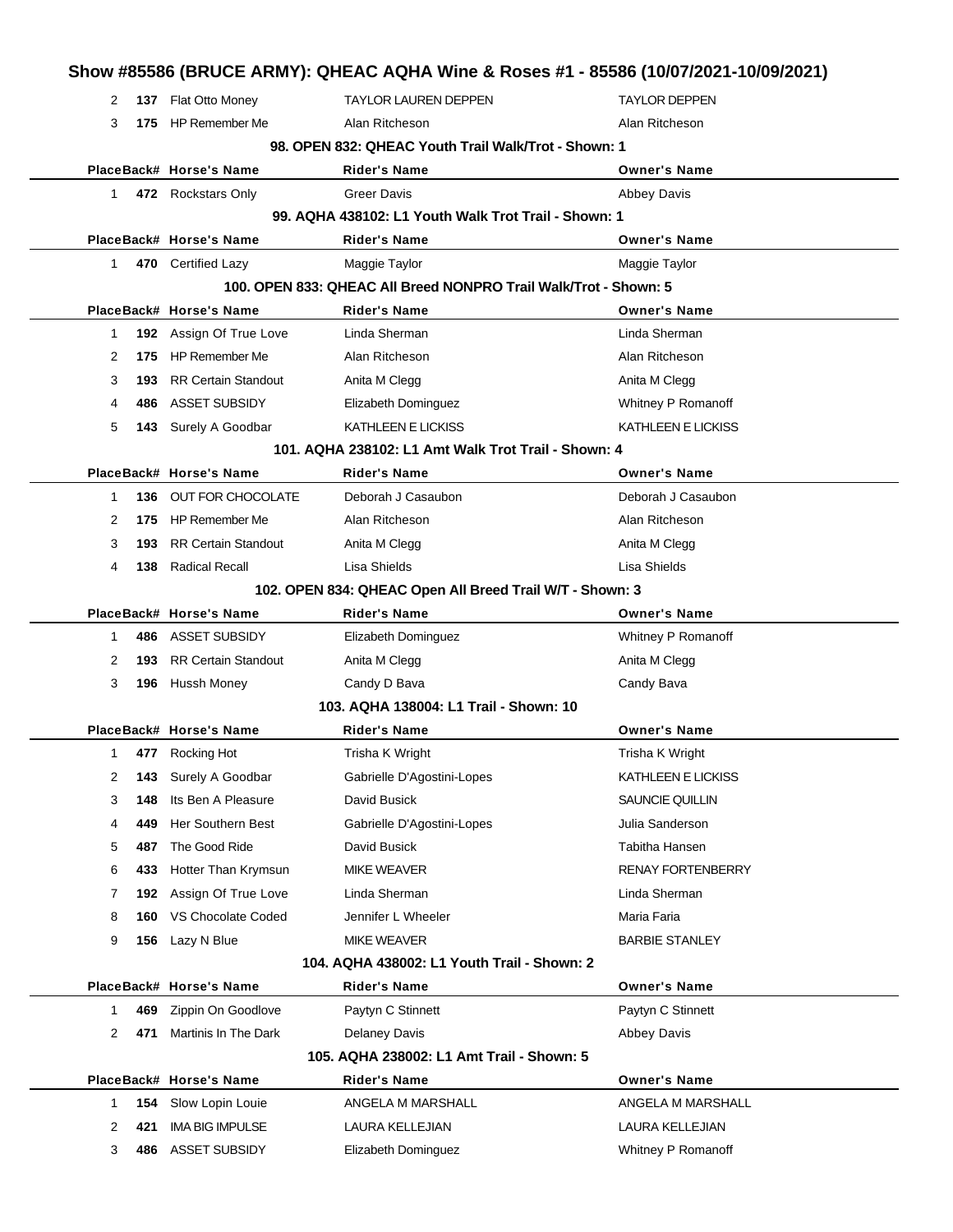# **Show #85586 (BRUCE ARMY): QHEAC AQHA Wine & Roses #1 - 85586 (10/07/2021-10/09/2021)**

| 11000 000000 DNUCE ANITI J. QHEAC AQHA WITH & NUSES #1 " 00000 (TU/UT/ZUZ I"TU/U9/ZUZ I |              |     |                           |                                                                   |                        |  |
|-----------------------------------------------------------------------------------------|--------------|-----|---------------------------|-------------------------------------------------------------------|------------------------|--|
|                                                                                         | OP14         |     | <b>153 LOPIN ILLUSION</b> | <b>DONNA IMPEY</b>                                                | <b>DONNA IMPEY</b>     |  |
|                                                                                         |              |     |                           | 106. AQHA 438000: Youth Trail - Shown: 2                          |                        |  |
|                                                                                         |              |     | PlaceBack# Horse's Name   | Rider's Name                                                      | <b>Owner's Name</b>    |  |
|                                                                                         | 1            | 469 | Zippin On Goodlove        | Paytyn C Stinnett                                                 | Paytyn C Stinnett      |  |
|                                                                                         | 2            | 471 | Martinis In The Dark      | Delaney Davis                                                     | <b>Abbey Davis</b>     |  |
|                                                                                         |              |     |                           | 107. AQHA 138100: Junior Trail - Shown: 3                         |                        |  |
|                                                                                         |              |     | PlaceBack# Horse's Name   | Rider's Name                                                      | <b>Owner's Name</b>    |  |
|                                                                                         | 1            | 477 | Rocking Hot               | Trisha K Wright                                                   | Trisha K Wright        |  |
|                                                                                         | 2            | 196 | Hussh Money               | David Busick                                                      | Candy Bava             |  |
|                                                                                         | 3            |     | 143 Surely A Goodbar      | Gabrielle D'Agostini-Lopes                                        | KATHLEEN E LICKISS     |  |
|                                                                                         |              |     |                           | 109. AQHA 238000: Amt Trail - Shown: 7                            |                        |  |
|                                                                                         |              |     | PlaceBack# Horse's Name   | <b>Rider's Name</b>                                               | <b>Owner's Name</b>    |  |
|                                                                                         | 1            | 196 | Hussh Money               | Candy D Bava                                                      | Candy Bava             |  |
|                                                                                         | 2            | 154 | Slow Lopin Louie          | ANGELA M MARSHALL                                                 | ANGELA M MARSHALL      |  |
|                                                                                         | 3            | 192 | Assign Of True Love       | Linda Sherman                                                     | Linda Sherman          |  |
|                                                                                         | 4            | 153 | <b>LOPIN ILLUSION</b>     | DONNA IMPEY                                                       | DONNA IMPEY            |  |
|                                                                                         | 5            | 222 | SPICEY CHIP               | KARMA SWANSON                                                     | LYNN RAMSEY            |  |
|                                                                                         | 6            |     | 137 Flat Otto Money       | <b>TAYLOR LAUREN DEPPEN</b>                                       | TAYLOR DEPPEN          |  |
|                                                                                         |              |     |                           | 110. AQHA 138200: Senior Trail - Shown: 5                         |                        |  |
|                                                                                         |              |     | PlaceBack# Horse's Name   | <b>Rider's Name</b>                                               | <b>Owner's Name</b>    |  |
|                                                                                         | 1            | 411 | <b>HP Heza Dream</b>      | <b>Justin Wheeler</b>                                             | Chayo Frappied         |  |
|                                                                                         | 2            | 154 | Slow Lopin Louie          | David Busick                                                      | ANGELA M MARSHALL      |  |
|                                                                                         | 3            | 136 | OUT FOR CHOCOLATE         | <b>MIKE WEAVER</b>                                                | Deborah J Casaubon     |  |
|                                                                                         | 4            | 488 | Only Zips Invited         | <b>CHERYL BUSICK</b>                                              | Barbara Lynn Klarich   |  |
|                                                                                         | 5            |     | 466 Am I A Badge          | Jarod W Wright                                                    | Jarod W Wright         |  |
|                                                                                         |              |     |                           | 112. OPEN 827: QHEAC Open All Breed HUS W/T - Shown: 2            |                        |  |
|                                                                                         |              |     | PlaceBack# Horse's Name   | <b>Rider's Name</b>                                               | <b>Owner's Name</b>    |  |
|                                                                                         | 1            |     | 474 RR I Told You So      | Jennifer Ann Pasquetti                                            | Jennifer Ann Pasquetti |  |
|                                                                                         | 2            |     | 473 Notice My Ryde        | Jacqueline Allen-Landeene                                         | Karen Otto             |  |
|                                                                                         |              |     |                           | 113. OPEN 828: QHEAC Youth HUS All Breed Walk/Trot - Shown: 3     |                        |  |
|                                                                                         |              |     | PlaceBack# Horse's Name   | <b>Rider's Name</b>                                               | <b>Owner's Name</b>    |  |
|                                                                                         | 1            | 133 | LAZY IN MY LEVIS          | Kayla E Larkin                                                    | Kayla E Larkin         |  |
|                                                                                         | 2            | 478 | Jets Principle Star       | Kennedy Grace Wright                                              | Jarod W Wright         |  |
|                                                                                         | 3            |     | 472 Rockstars Only        | <b>Greer Davis</b>                                                | Abbey Davis            |  |
|                                                                                         |              |     |                           | 114. OPEN 829: QHEAC All Breed NONPRO HUS W/T - Shown: 1          |                        |  |
|                                                                                         |              |     | PlaceBack# Horse's Name   | <b>Rider's Name</b>                                               | <b>Owner's Name</b>    |  |
|                                                                                         | 1            |     | 474 RR I Told You So      | Jennifer Ann Pasquetti                                            | Jennifer Ann Pasquetti |  |
|                                                                                         |              |     |                           | 116. AQHA 244102: L1 Amt Walk Trot Hunter Under Saddle - Shown: 1 |                        |  |
|                                                                                         |              |     | PlaceBack# Horse's Name   | <b>Rider's Name</b>                                               | <b>Owner's Name</b>    |  |
|                                                                                         | $\mathbf{1}$ |     | 474 RR I Told You So      | Jennifer Ann Pasquetti                                            | Jennifer Ann Pasquetti |  |
|                                                                                         |              |     |                           | 117. AQHA 144004: L1 Hunter Under Saddle - Shown: 6               |                        |  |
|                                                                                         |              |     | PlaceBack# Horse's Name   | <b>Rider's Name</b>                                               | <b>Owner's Name</b>    |  |
|                                                                                         | 1            | 133 | LAZY IN MY LEVIS          | Kayla E Larkin                                                    | Kayla E Larkin         |  |
|                                                                                         | 2            | 473 | Notice My Ryde            | Jacqueline Allen-Landeene                                         | Karen Otto             |  |
|                                                                                         | 3            | 447 | Hoo Dat Sleepin           | Jennifer L Wheeler                                                | Shawn And Staci Cupps  |  |
|                                                                                         | 4            |     | 175 HP Remember Me        | Whitney P Romanoff                                                | Alan Ritcheson         |  |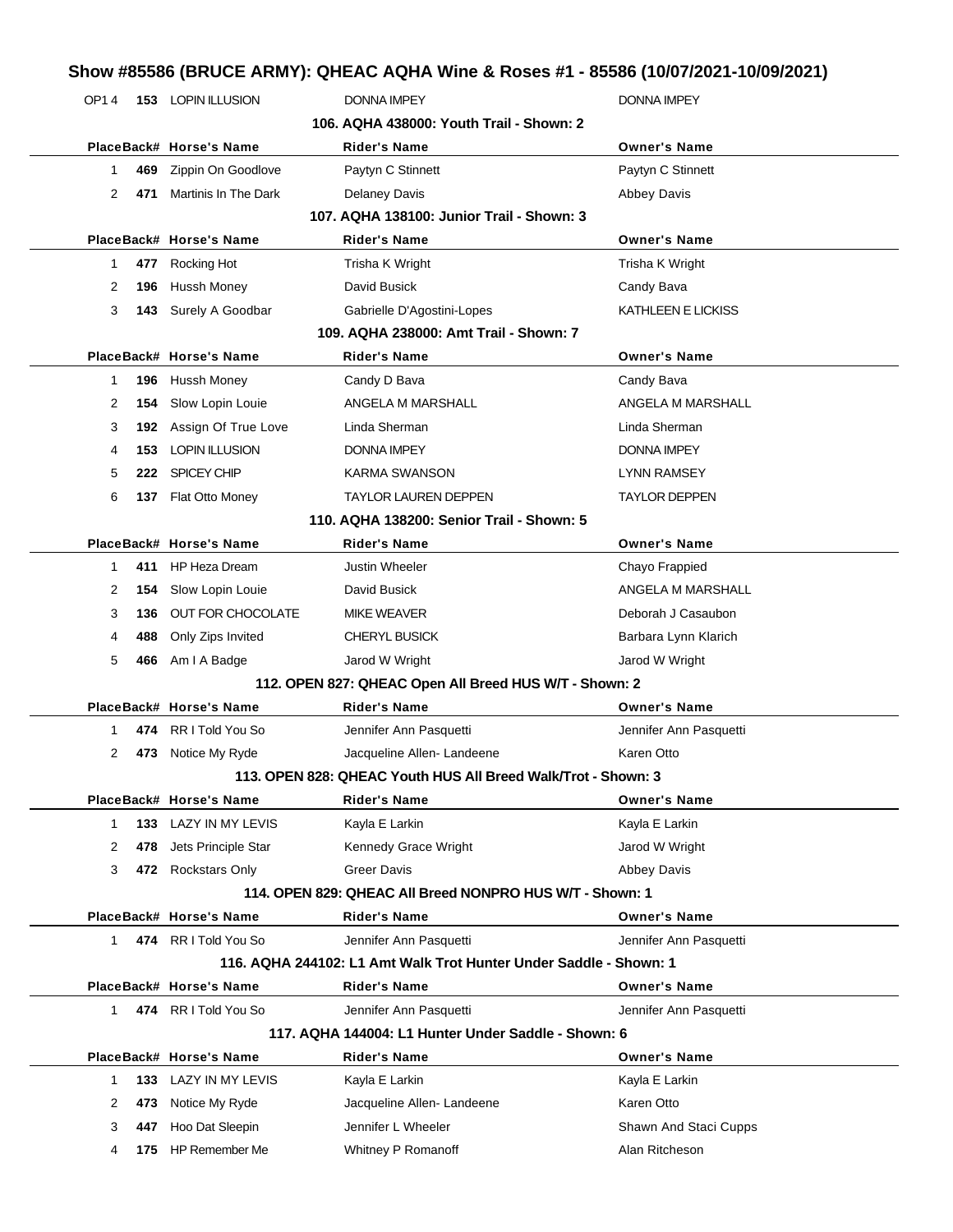# **Show #85586 (BRUCE ARMY): QHEAC AQHA Wine & Roses #1 - 85586 (10/07/2021-10/09/2021)** 5 **484** Zippin Willy Tammy Ashbaugh Tammy Ashbaugh 6 **146** Pdf Righteous In Red Sue Love Sue Love Sue Love Sue Love **118. AQHA 444002: L1 Youth Hunter Under Saddle - Shown: 5 PlaceBack# Horse's Name Rider's Name Owner's Name** 1 **133** LAZY IN MY LEVIS Kayla E Larkin Kayla E Larkin Kayla E Larkin 2 **447** Hoo Dat Sleepin **Kaylee Heron** Shawn And Staci Cupps 3 **470** Certified Lazy **Maggie Taylor** Maggie Taylor Maggie Taylor 4 **469** Zippin On Goodlove Paytyn C Stinnett Paytyn C Stinnett 5 **471** Martinis In The Dark Delaney Davis Development Delaney Davis Abbey Davis **121. AQHA 444000: Youth Hunter Under Saddle - Shown: 3 PlaceBack# Horse's Name Rider's Name Owner's Name** 1 **133** LAZY IN MY LEVIS Kayla E Larkin Kayla E Larkin Kayla E Larkin 2 **447** Hoo Dat Sleepin **Kaylee Heron** Shawn And Staci Cupps 3 **471** Martinis In The Dark Delaney Davis **Delaney Davis** Abbey Davis **125. OPEN 830: QHEAC Youth All Breed HSE Walk/Trot - Shown: 1 PlaceBack# Horse's Name Rider's Name Owner's Name** 1 **472** Rockstars Only **Greer Davis Abbey Davis** Abbey Davis **129. AQHA 452002: L1 Youth Hunt Seat Equitation - Shown: 4 PlaceBack# Horse's Name Rider's Name Owner's Name** 1 **470** Certified Lazy Maggie Taylor Maggie Taylor 2 **471** Martinis In The Dark Delaney Davis **Delaney Davis** Abbey Davis 3 **447** Hoo Dat Sleepin **Kaylee Heron** Shawn And Staci Cupps 4 **469** Zippin On Goodlove Paytyn C Stinnett Paytyn C Stinnett **131. AQHA 452000: Youth Hunt Seat Equitation - Shown: 2 PlaceBack# Horse's Name Rider's Name Owner's Name** 1 **447** Hoo Dat Sleepin **Kaylee Heron** Shawn And Staci Cupps **136. OPEN 6012: QHEAC NON-PRO REINING ALL BREED - Shown: 4 PlaceBack# Horse's Name Rider's Name Owner's Name** 1 **180** Scrub Oak LA DONA EMMONS LA DONA EMMONS 2 **176** SJR Golden Girl **TONY C DIAZ DEBBIE E DIAZ** DEBBIE E DIAZ 3 **182** Katys On Tour **Amanda Potter** Amanda Potter Amanda Potter 4 **465** My Skill Your Luck William Coburn III William Coburn III **137. AQHA 234002: L1 Amt Reining - Shown: 6 PlaceBack# Horse's Name Rider's Name Owner's Name** 1 **167** Jeanie S KATHY CREASEY KATHY CREASEY 2 **452** PEPPY SAN JUAQUIN JESSICA VAN DYKE JESSICA VAN DYKE 3 **283** SM Custom Play Chic Regina Needham Regina Needham Regina Needham 4 **403** A Smooth Pepto Nancy Mohr Nancy Mohr **139. AQHA 134100: Junior Reining - Shown: 7 PlaceBack# Horse's Name Rider's Name Owner's Name** 1 **489** Sugar Baby **ERIC LAPORTE ERIC LARE MEGALE Meghan Meyerdick** 2 481 KJ Smart Hickory **TAMARA BONNETT** TAMARA BONNETT 3 **490** Baby Bells **ERIC LAPORTE ERIC LAPORTE** Michell Kimball 4 **415** Shiners Tuff Chic SARAH KENNEDY LANA CORLESS 5 **465** My Skill Your Luck William Coburn III William Coburn III **140. AQHA 234800: Amt Select Reining - Shown: 9**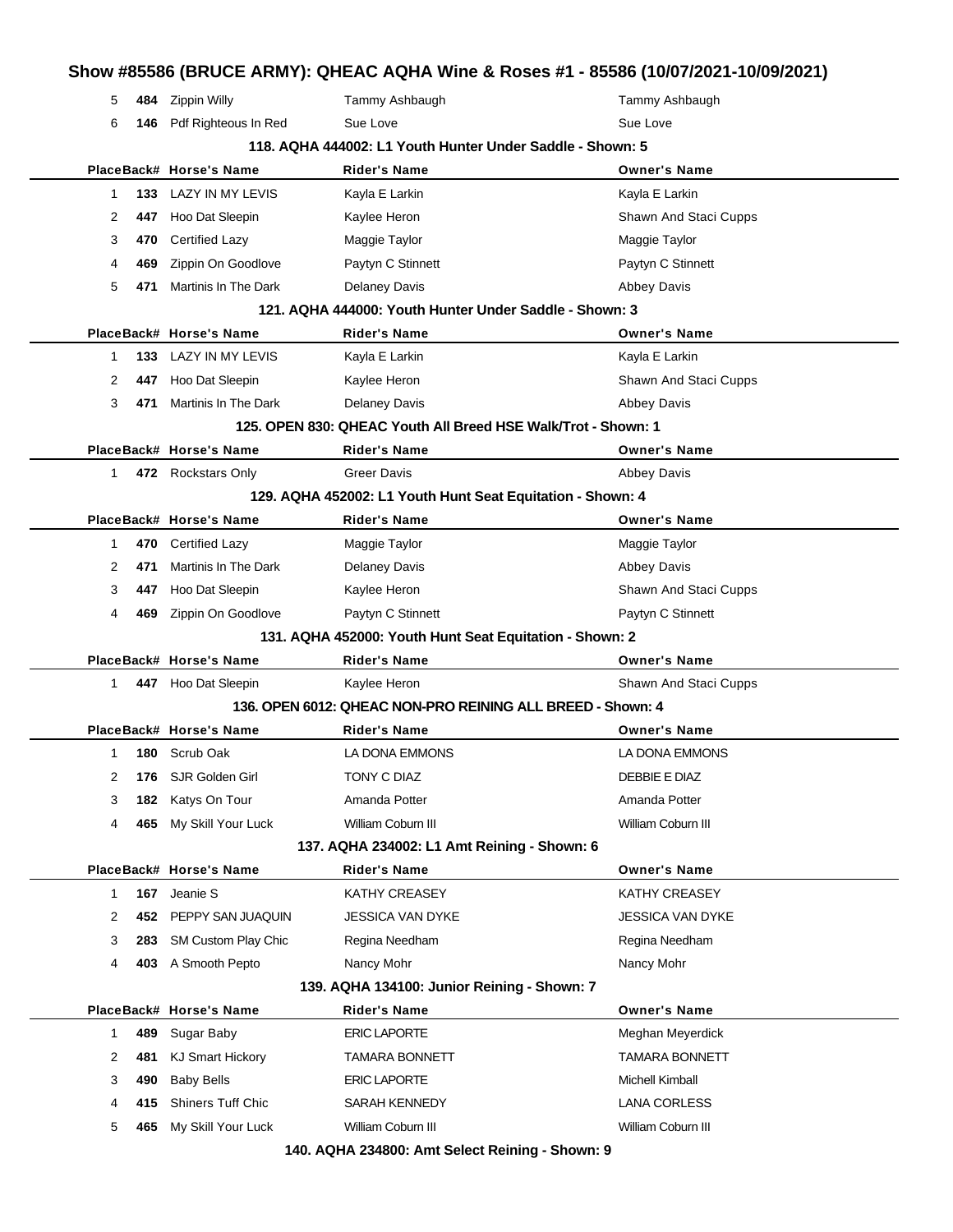# **Show #85586 (Amy D Watkins): QHEAC AQHA Wine & Roses #1 - 85586 (10/07/2021-10/09/2021)**

|                |     | PlaceBack# Horse's Name     | <b>Rider's Name</b>                                         | <b>Owner's Name</b>       |
|----------------|-----|-----------------------------|-------------------------------------------------------------|---------------------------|
| 1              | 480 | <b>Smart Dualin Cat</b>     | <b>Nancy Mills</b>                                          | <b>Nancy Mills</b>        |
| 2              | 424 | Margaritta Time             | <b>GARY SCHENCK</b>                                         | <b>GARY SCHENCK</b>       |
| 3              | 406 | <b>Chex Your Gunz</b>       | NANCY CHAPMAN                                               | MICHAEL OR NANCY          |
| 4              | 176 | SJR Golden Girl             | DEBBIE E DIAZ                                               | DEBBIE E DIAZ             |
| 5              | 134 | Hollywood Joe Cash          | <b>BONNIE GARCIA</b>                                        | <b>BONNIE GARCIA</b>      |
|                |     |                             | 141. AQHA 234000: Amt Reining - Shown: 4                    |                           |
|                |     | PlaceBack# Horse's Name     | <b>Rider's Name</b>                                         | <b>Owner's Name</b>       |
| 1              | 465 | My Skill Your Luck          | William Coburn III                                          | William Coburn III        |
| 2              |     | 452 PEPPY SAN JUAQUIN       | JESSICA VAN DYKE                                            | <b>JESSICA VAN DYKE</b>   |
| 3              |     | 187 SHINED WRIGHT           | <b>CORIE D BROCK</b>                                        | <b>CORRIE BROCK</b>       |
|                |     |                             | 142. OPEN 6013: QHEAC REINING OPEN ALL BREED/AGE - Shown: 8 |                           |
|                |     | PlaceBack# Horse's Name     | <b>Rider's Name</b>                                         | <b>Owner's Name</b>       |
| 1              |     | 187 SHINED WRIGHT           | <b>CORIE D BROCK</b>                                        | <b>CORRIE BROCK</b>       |
| 2              | 489 | Sugar Baby                  | <b>ERIC LAPORTE</b>                                         | Meghan Meyerdick          |
| 3              |     | 492 Maddox                  | <b>ERIC LAPORTE</b>                                         |                           |
|                |     |                             | 143. AQHA 134200: Senior Reining - Shown: 5                 |                           |
|                |     | PlaceBack# Horse's Name     | <b>Rider's Name</b>                                         | <b>Owner's Name</b>       |
| 1              | 404 | <b>Topsails Guru</b>        | RON EMMONS                                                  | Joan Kautz                |
| 2              | 480 | <b>Smart Dualin Cat</b>     | Wes Chappell                                                | <b>Nancy Mills</b>        |
| 3              | 185 | SJR Metallic Beau           | RON EMMONS                                                  | <b>JILL PIERRE</b>        |
|                |     |                             | 144. AQHA 143004: L1 Ranch Riding - Shown: 13               |                           |
|                |     | PlaceBack# Horse's Name     | <b>Rider's Name</b>                                         | <b>Owner's Name</b>       |
| 1              |     | 405 Ruf Ya Up               | <b>MELISSA ZANETTI</b>                                      | <b>GINA MAEKAWA</b>       |
| 2              | 158 | <b>Gunners Pearlshine</b>   | <b>MELISSA ZANETTI</b>                                      | Ryan Saldana              |
| 3              | 284 | <b>DS CD Boomtime</b>       | <b>MELISSA ZANETTI</b>                                      | Nicole Raelynn Matthews   |
| 4              | 177 | <b>TEXA CHEXX</b>           | DEANNA TEXEIRA                                              | <b>DEANNA TEXEIRA</b>     |
| 5              | 501 | <b>UWRF Custom Einstein</b> | STEPHANIE BOYES                                             | Cooper Smith              |
| 6              | 498 | Stylish Inferno             | STEPHANIE BOYES                                             | AMANDA &/OR LIVONA        |
| $\overline{7}$ | 456 | Sheza Tinseled Dunit        | Montana Berlin                                              | Montana Or Kim Berlin     |
| 8              | 445 | ZIPPED MY BLUE JEANZ        | <b>BRANDI PAYER</b>                                         | <b>BRINDA LEE BOE</b>     |
| 9              | 504 | Just Born This Way          | Justin Wheeler                                              | <b>STEFANIE WICKHAM</b>   |
|                |     |                             | 145. AQHA 443002: L1 Youth Ranch Riding - Shown: 6          |                           |
|                |     | PlaceBack# Horse's Name     | <b>Rider's Name</b>                                         | <b>Owner's Name</b>       |
| 1              | 284 | <b>DS CD Boomtime</b>       | Nicole Raelynn Matthews                                     | Nicole Raelynn Matthews   |
| 2              | 158 | <b>Gunners Pearlshine</b>   | Ryan Saldana                                                | Ryan Saldana              |
| 3              | 426 | CD Blue Halle               | Kensley Elizabeth Hennessy                                  | <b>BARBARA LINDEMANN</b>  |
| 4              | 505 | Its Remedy Time             | Kensley Elizabeth Hennessy                                  | <b>BARBARA LINDEMANN</b>  |
| 5              | 435 | <b>FRC Reapin Memories</b>  | Rebecca P Johnson                                           | Feather River College FDN |
| 6              | 456 | <b>Sheza Tinseled Dunit</b> | Montana Berlin                                              | Montana Or Kim Berlin     |
|                |     |                             | 146. AQHA 143100: Junior Ranch Riding - Shown: 10           |                           |
|                |     | PlaceBack# Horse's Name     | <b>Rider's Name</b>                                         | <b>Owner's Name</b>       |
| 1              | 426 | CD Blue Halle               | SARAH CLIFFORD                                              | <b>BARBARA LINDEMANN</b>  |
| 2              | 258 | Dual Timin Holly            | SARAH KENNEDY                                               | SARAH KENNEDY             |
| 3              | 405 | Ruf Ya Up                   | <b>MELISSA ZANETTI</b>                                      | <b>GINA MAEKAWA</b>       |
| 4              | 439 | Maverick Dun It             | SARAH KENNEDY                                               | Amy Corbett               |